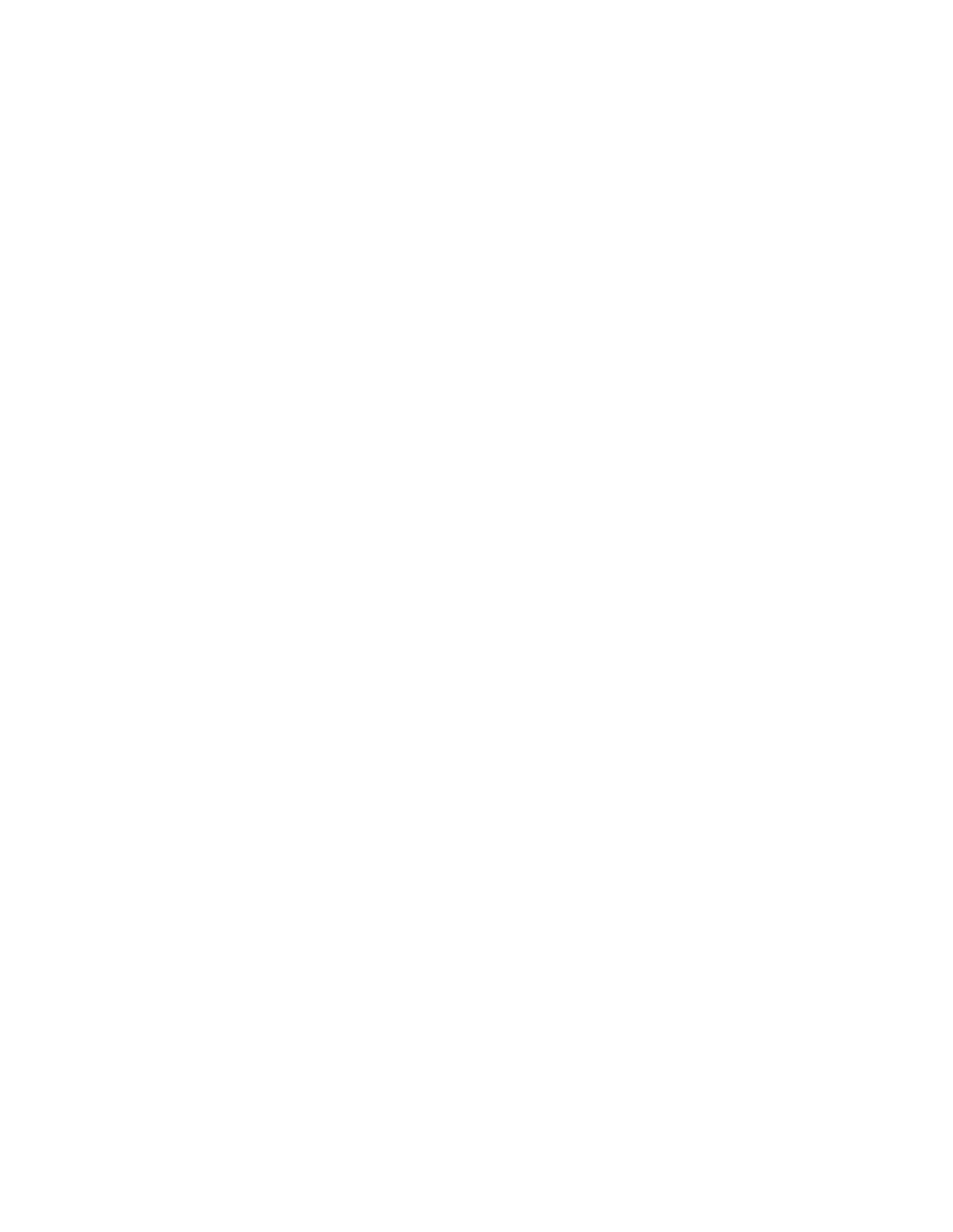# **REVIEW PLAN MURRIETA CREEK - (Flood control, Ecosystem Restoration and Recreation)**<br>LOS ANGELES DISTRICT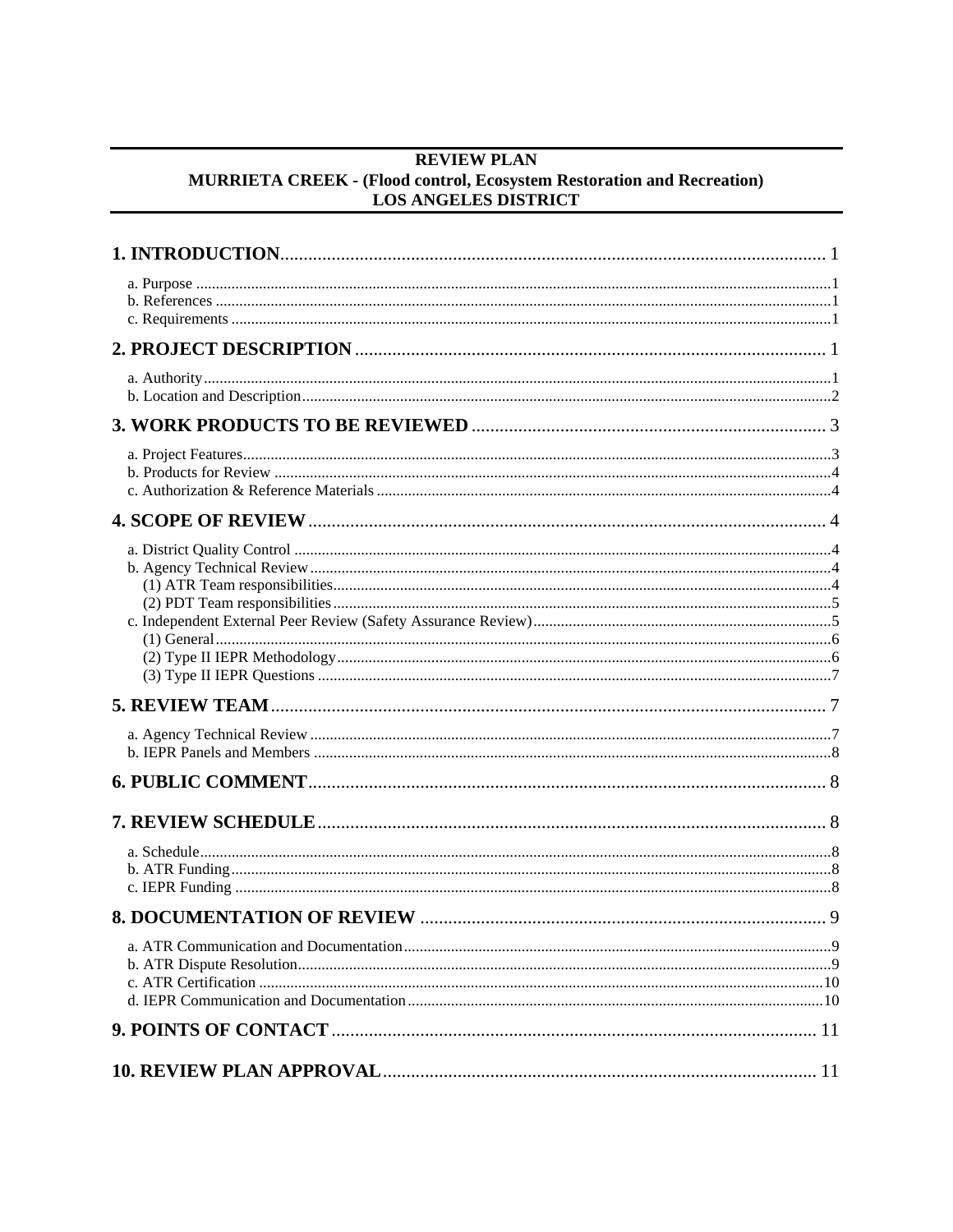APPENDIX A – PHASE 2 - (Downstream of the First Street Bridge to upstream of Winchester Road)

APPENDIX B – PHASE 3 - (Reach 3 – From Upstream of Winchester Road to Elm Street)

APPENDIX C – SAMPLE CERTIFICATION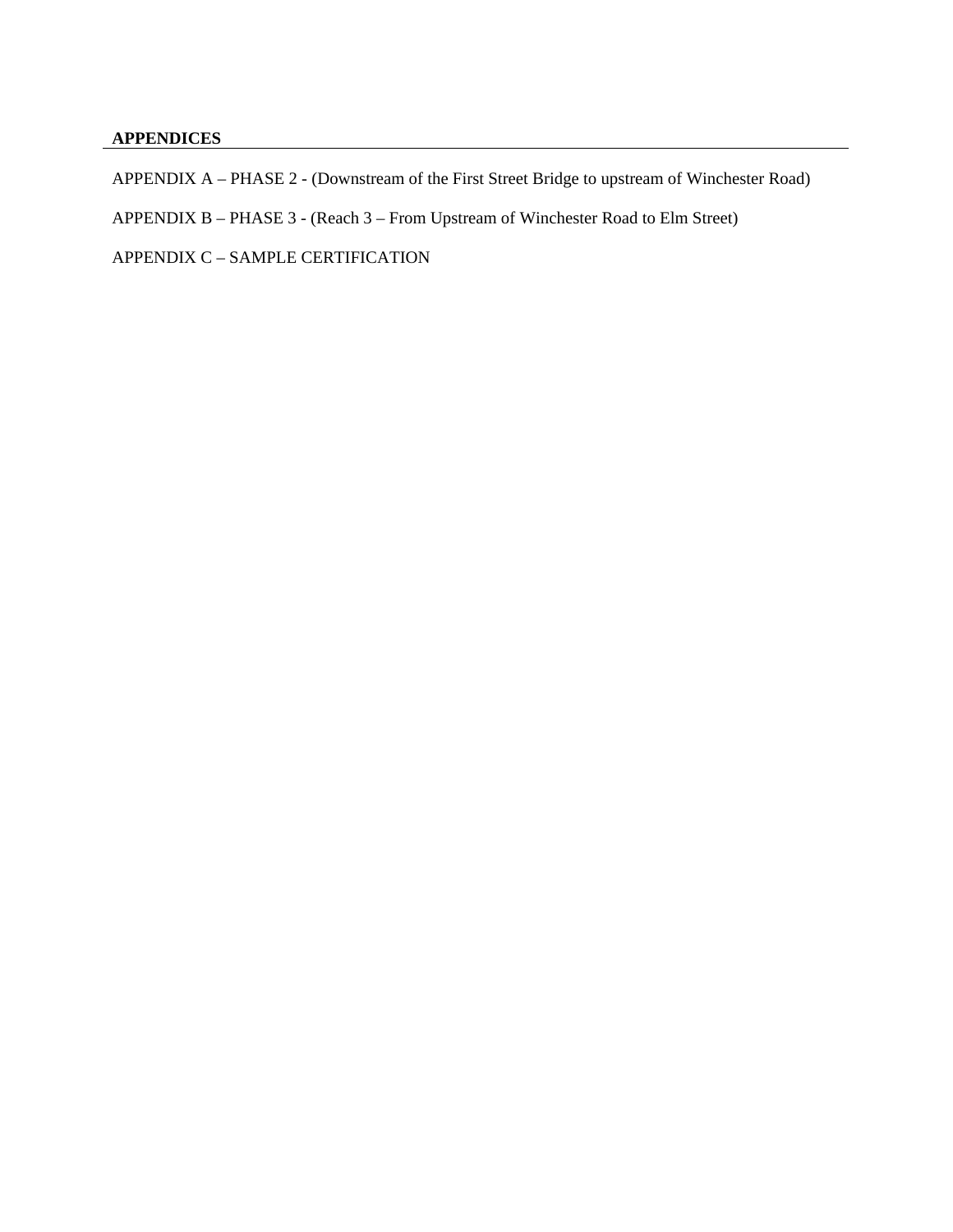#### **REVIEW PLAN**

#### **MURRIETA CREEK (Flood control, Ecosystem Restoration and Recreation) Riverside County, California**

#### **4 February, 2013**

## **1. INTRODUCTION**.

a. Purpose. This document outlines the Review Plan for defining the scope and level of quality management activities and peer review for the Murrieta Creek (Flood control, Ecosystem Restoration and Recreation).

#### b. References.

- (1) ER 1110-2-1150, Engineering and Design for Civil Works Projects, 31 Aug 1999
- (2) ER 1110-1-12, Engineering and Design Quality Management, 21 Jul 2006
- (3) WRDA 2007 H. R. 1495 Public Law 110-114, 8 Nov 2007
- (4) EC 1165-2-214, Civil Works Review Policy, 15 Dec 2012
- (5) Army Regulation 15–1, Committee Management, 27 November 1992 (Federal Advisory Committee Act Requirements)
- (6) National Academy of Sciences, Background Information and Confidential Conflict Of Interest Disclosure, BI/COI FORM 3, May 2003

c. Review Requirements. This review plan was developed in accordance with EC 1165-2-214, which establishes the procedures for ensuring the quality and credibility of U.S. Army Corps of Engineers (USACE) decision and implementation documents through independent review. This Review Plan describes the scope of review for the implementation documents for the Phase 2 and Phase 3 feature of the project. All appropriate levels of review (DQC, ATR, and IEPR) will be included in this Review Plan and any levels not included will require documentation in the Review Plan of the risk-informed decision not to undertake that level of review. The RP identifies the most important skill sets needed in the reviews and the objective of the review and the specific advice sought, thus setting the appropriate scale and scope of review for the individual project.

d. Review Management Organization (RMO). The RMO is responsible for managing the overall peer review effort described in this review plan. The SPD will coordinate and approve the review plan and procure the services of a suitable ATR lead and support the ATR team when appropriate. The SPL will post the approved review plan on its public website.

## **2. PROJECT DESCRIPTION**

a. Project Authority. The project was authorized for construction in the Energy and Water Development Appropriations Act of 2001 (P.L. 106-377), on 27 October 2000, which stated as follows: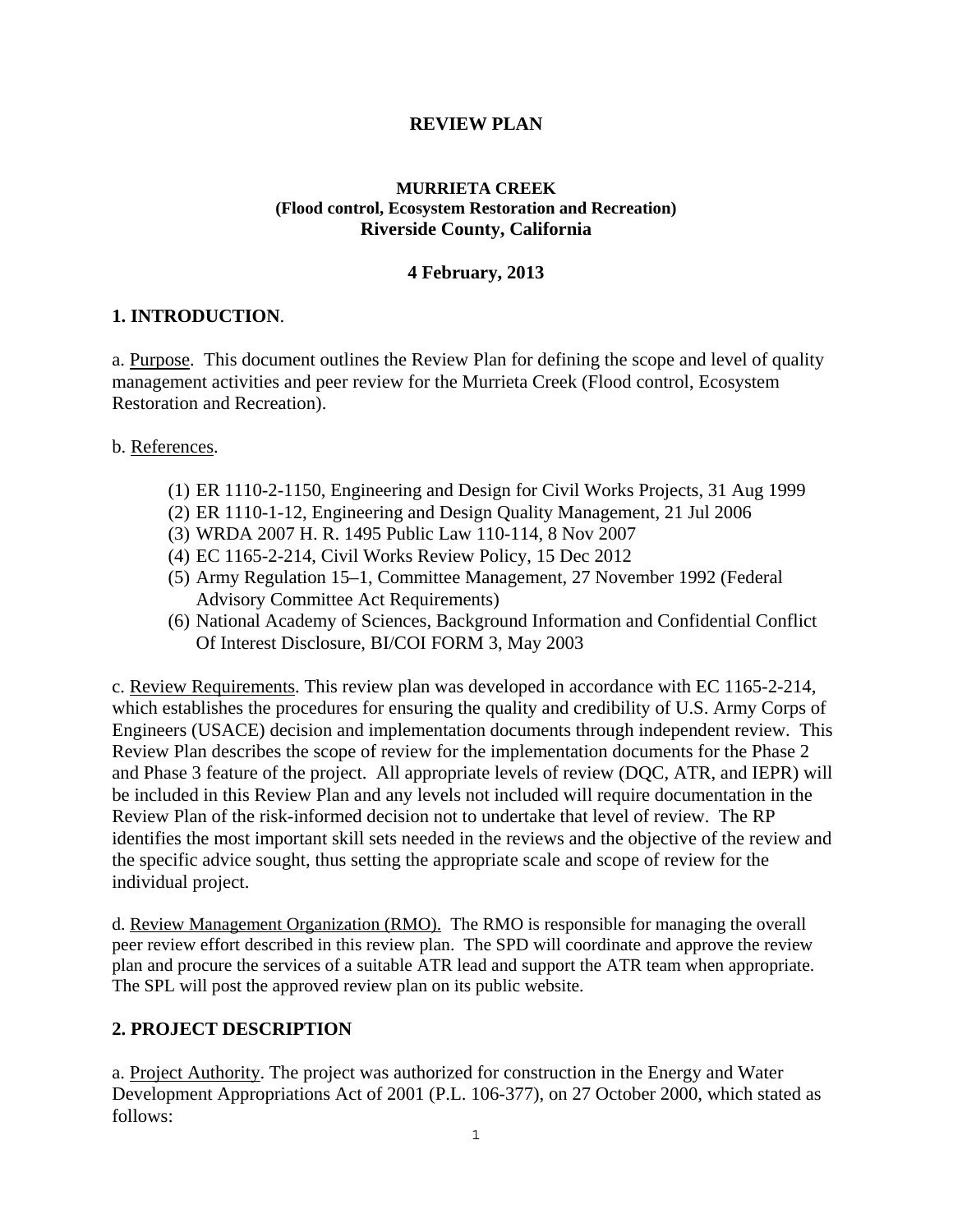"The Secretary of the Army is directed to use \$750,000 of funds appropriated herein to continue preconstruction engineering and design of the Murrieta Creek, California flood protection and environmental restoration project in accordance with Alternative 6 based on the Murrieta Creek feasibility report and environmental impacts statement dated June 2000 at the cost of \$90,866,000 with the estimated federal cost of \$59,063,000 and an estimated non- federal cost of \$31,803,100."

b. Location and Description. Murrieta Creek lies in the southwestern portion of Riverside County and passes through the cities of Murrieta and Temecula and the unincorporated area of Wildomar. Murrieta Creek then combines with Temecula Creek to form the Santa Margarita River, which flows through San Diego County, passing through Camp Pendleton and discharging into the Pacific Ocean. The Murrieta Creek watershed has a drainage area of 222 square miles (570 square Kilometers) and is approximately 13.5 miles (21.7 kilometers) in length.

Murrieta Creek was authorized as a multi-purpose flood control, ecosystem restoration and recreation project. The authorized project's major features include: approximately 7.0 miles of channel improvements; a wildlife corridor along the length of the project; three bridge replacements; and a 270-acre detention basin with 163 acres of wetland restoration and a 49-acre recreation park. The project is designed to provide protection from the 1% exceedance flood event for the cities of Temecula and Murrieta. The project is divided into 4 phases (see Figure 1):

- **Phase 1** consists of channel improvements on both sides extending from the downstream limit of the project up to a point just downstream of First Street Bridge. The portion of Phase 1 that has already been constructed is approximately 1000 feet long. The remaining portions of Phase 1 are about 1000 feet of downstream left side bank protection and about 600 feet of upstream bank protection (both sides). The remaining downstream segment is called **Phase 1A** and, because of a major utility conflict, has not yet been constructed.
- **Phase 2** consists of channel improvements on both sides extending from downstream of the First Street Bridge up to Winchester Road for approximately 2.5 miles and is currently 90% designed. It also includes the replacement of Main Street Bridge, which will be designed and constructed by the City of Temecula.
- **Phase 3** consists of a 270-acre multi-purpose detention basin located upstream of Winchester Road. The basin will include approximately 5,000 acre-feet of flood control storage, 163 acres of environmental restoration and 49 acres of recreation. Design of Phase 3 is still in the preliminary stage.
- **Phase 4** consists of channel widening and improvement immediately upstream of the multi-purpose basin extending from Elm Street up to Tenaja Road for approximately 3.6 miles. It also includes the replacement of Guava Street Bridge and Ivy Street Bridge.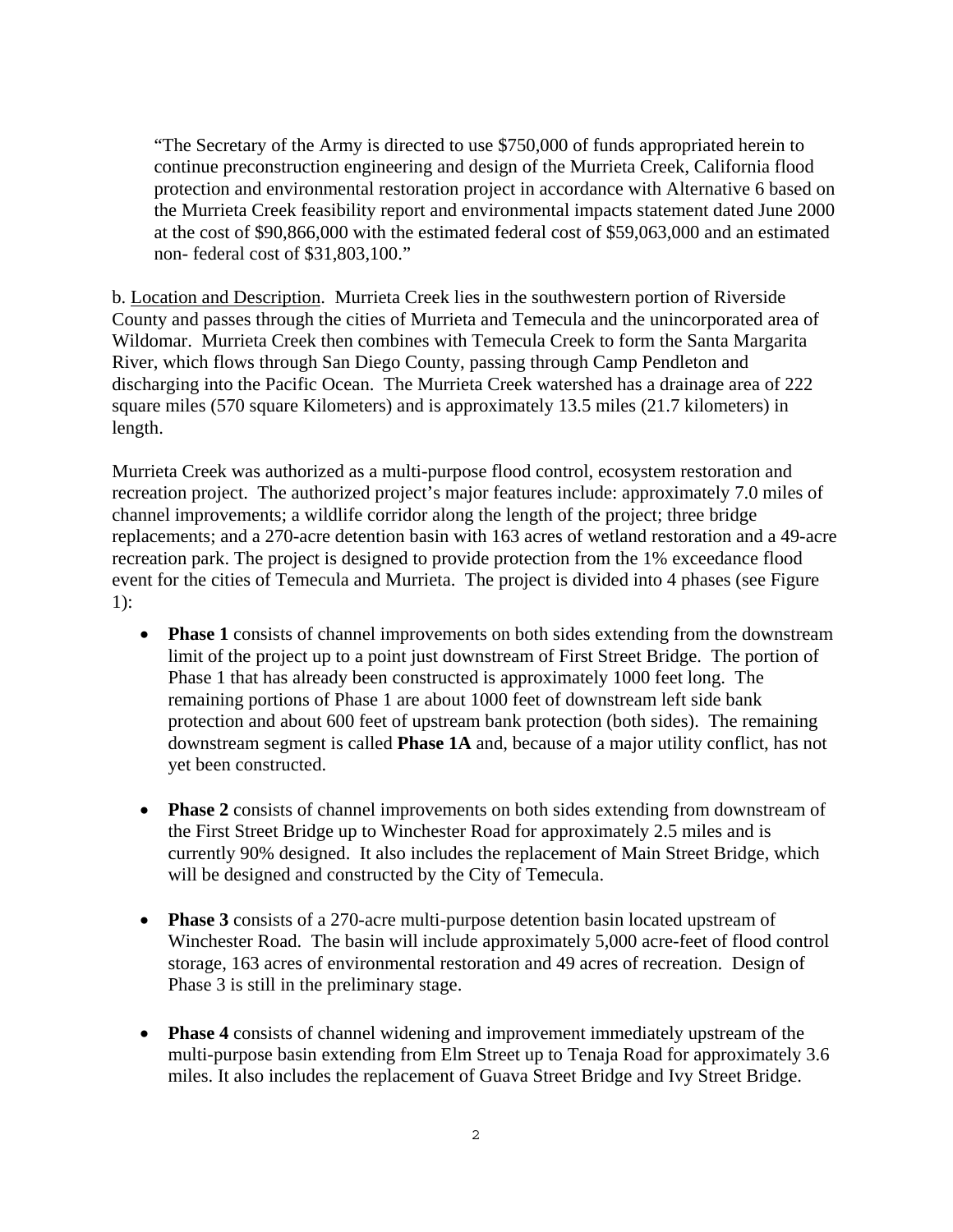

Figure 1 – Murrieta Creek Authorized Project

c. Value Engineering. The project was reviewed at the completion of the Final Feasibility Report. The VE process used to review this project was an organized, multidisciplinary process designed to find alternative ways to achieve the project's necessary and desired functions at the lowest life cycle cost. The VE team identified the important project functions and possible alternative ways to achieve them, then selected the best alternatives and developed them into workable recommendations for project improvement and cost savings.

#### **3. WORK PRODUCTS TO BE REVIEWED**

a. Project Features. To date, construction of the majority of the Phase 1 project feature has been completed. As this is an authorized multipurpose flood risk management and ecosystem restoration project that is currently in the implementation phase, this Review Plan is intended to cover the design process and work products for the remaining features described in the attached appendices. Because Congress authorized the Locally Preferred Plan (Alternative 6) as if it were the NED Plan, the Murrieta Creek project has always suffered from a low benefit cost ratio. A Limited Reevaluation Report (LRR) is currently being prepared to address cost increases for the Murrieta Creek project and recommend that the project's authorization be modified in order to complete construction. As a decision document, this LRR will also show that Phase 4 and Phase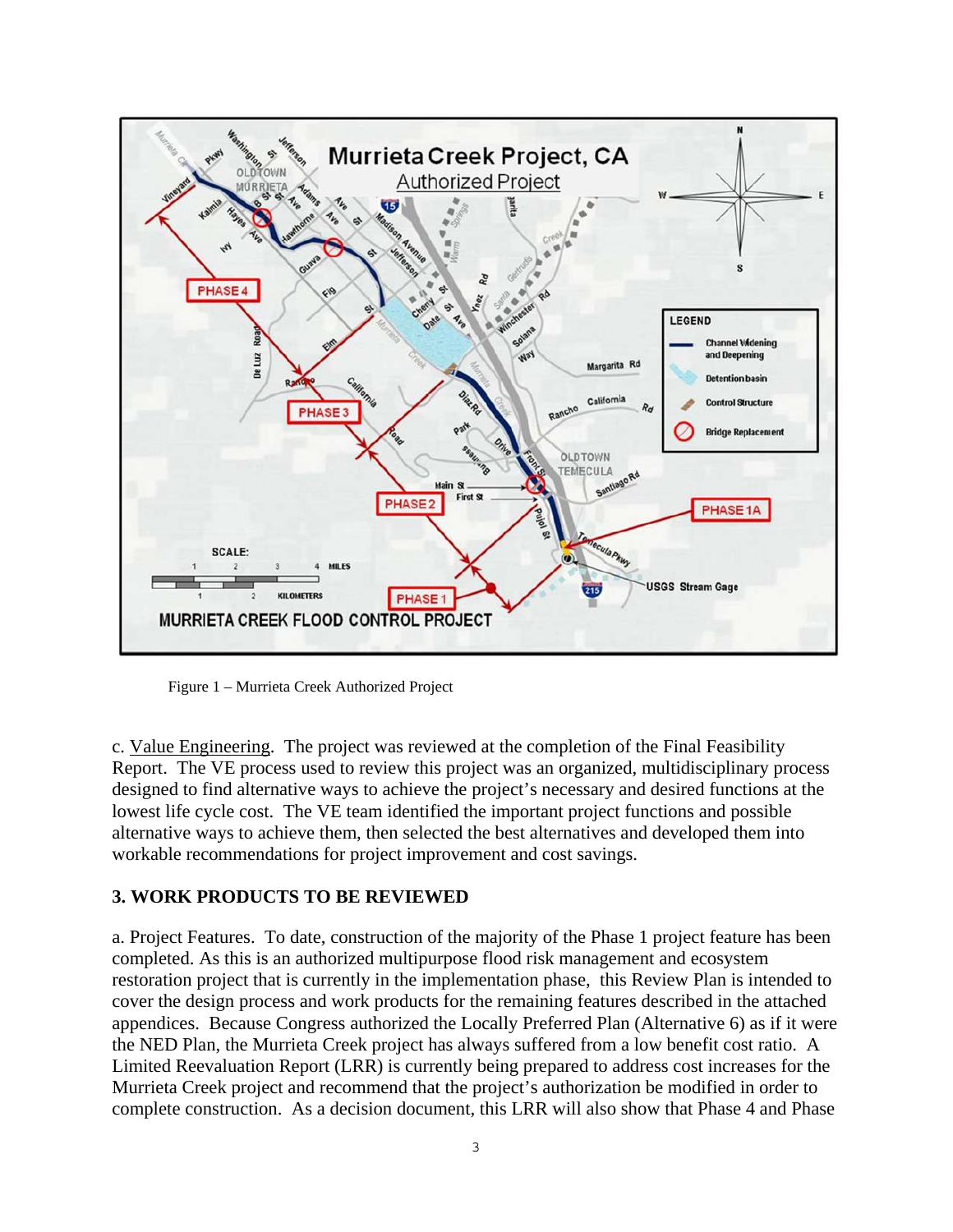1A features are not necessary to achieve the project benefits and recommend to officially defer those features from the project. Based on preliminary analysis, the Los Angeles District believes that this will yield a justified project. As it is a decision document, a separate Review Plan will be prepared for the LRR.

b. Products for Review. The project is in the implementation phase. Designs for the remaining Murrieta Creek features have been, or will be performed by a combination of AE Contractors and in-house SPL staff. The implementation documents include Design Documentation Reports (DDRs), Plans and Specifications (P&S), and Operation & Maintenance (O&M) Manuals. The project features to be reviewed in accordance with this Review Plan are:

- Phase 2
- Phase 3

The Murrieta Creek Flood Control, Environmental Restoration, and Recreation Final Feasibility Report, dated September 2000, has been the basis of all the design work to date. While generally there have been no significant departures from the GDM, separate DDRs for the major features will be prepared to document any changes which have evolved from design refinements, additional studies, and coordination comments. The proposed review level for each of the project features is identified in the feature appendix.

c. Authorization & Reference Materials. Electronic versions of the documents, including the Final Feasibility Report, dated September 2000, completed Design Reports, Value Engineering Studies, and all relevant information available shall be posted in Adobe Acrobat PDF format for both the ATR Reviewers and the IEPR panel to review.

# **4. SCOPE OF REVIEW**

a. District Quality Control (DQC). DQC is the review of basic science and engineering work products focused on fulfilling the project quality requirements defined in the Project Management Plan (PMP). SPL will continue to follow the Standard Operating Procedures as outlined in ER 1110-1-12 Quality Management where the DQC will consist of Quality Checks and Reviews, supervisory reviews, Project Delivery Team (PDT) Reviews including input from the Local Sponsor, and Biddability, Constructability, Operability, Environmental, and Sustainability (BCOES) Reviews. The Independent Review function will be assumed by the ATR and IEPR processes.

b. Agency Technical Review. Agency Technical Review (ATR) is undertaken to "ensure the quality and credibility of the government's scientific information" in accordance with ER 1110- 1-12. In order to insure incorporation of COE national experience for Flood Risk Management Projects (as updated per post-Katrina investigations), and in addition to the DQC, an ATR will also be performed. Moreover, all provisions and checklists for Safety Assurance Review (SAR) contained in EC 1165-2-214 will be incorporated into the charge to the ATR team.

(1) ATR Team responsibilities are as follows: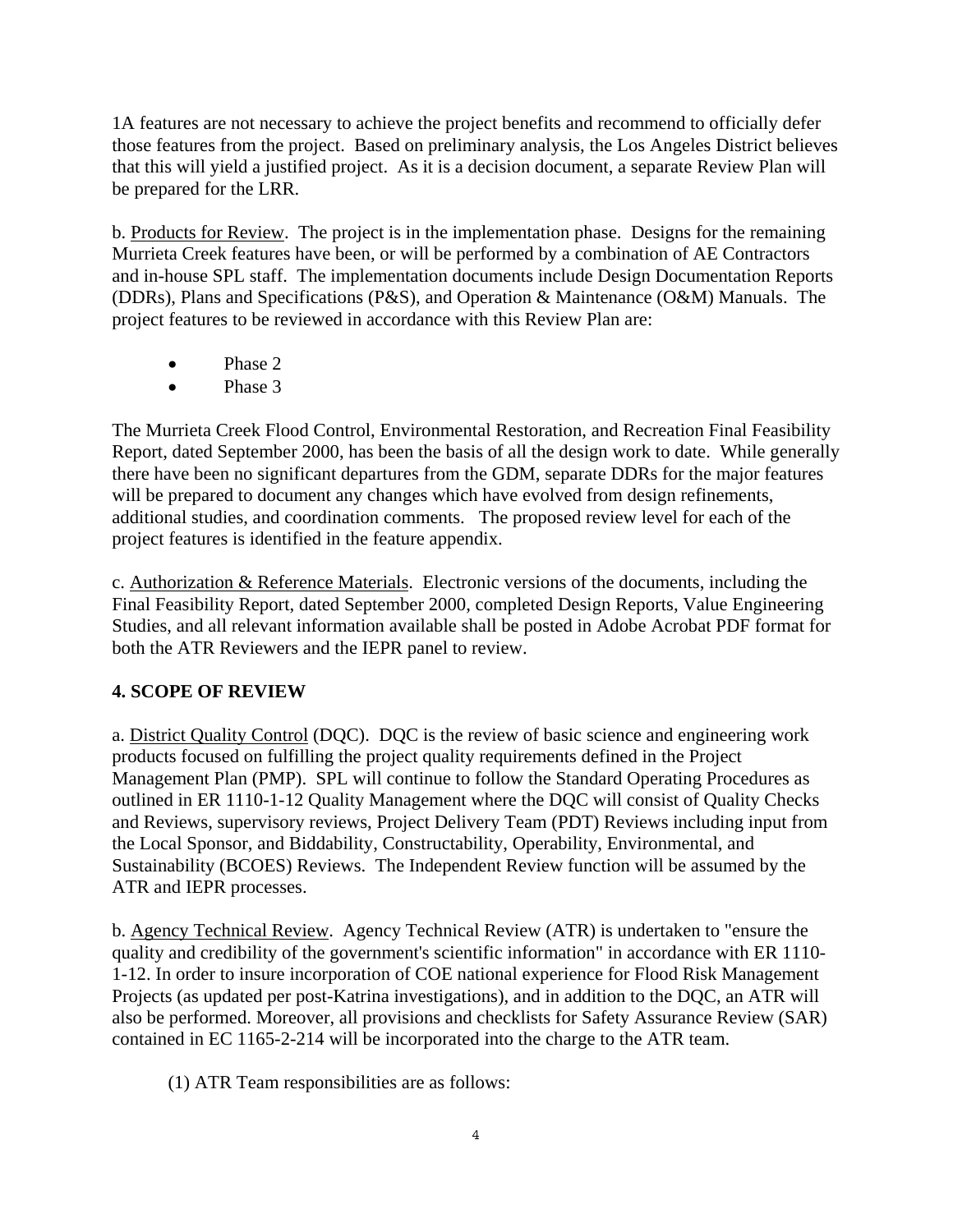(a) Reviewers shall review project authorization material and the design documents to confirm that work was done in accordance with established professional principles, practices, codes, and criteria and for compliance with laws and policy. Comments on the design documents shall be submitted into DrChecks.

(b) Reviewers shall pay particular attention to one's discipline but may also comment on other aspects as appropriate. Reviewers that do not have any significant comments pertaining to their assigned discipline shall provide a comment stating this.

(c) Grammatical and editorial comments shall not be submitted into DrChecks. Comments should be submitted to the ATR manager via electronic mail using tracked changes feature in the Word document or as a hard copy mark-up. The ATR manager shall provide these comments to the Study Manager.

(d) Review comments shall contain these principal elements:

- a clear statement of the concern identify the product's information deficiency or incorrect application of policy, guidance, or procedures;
- $\bullet$  the basis for the concern, such as law, policy, or guidance cite the appropriate law, policy, guidance, or procedure that has not be properly followed;
- significance for the concern indicate the importance of the concern with regard to its potential impact on the plan selection, recommended plan components, efficiency (cost), effectiveness (function/outputs), implementation responsibilities, safety, Federal interest, or public acceptability; and
- $\bullet$  specific actions needed to resolve the comment identify the action(s) that the PDT must take to resolve the concern.

 (e) The "Critical" comment flag in DrChecks shall not be used unless the comment is discussed with the ATR manager and/or the Technical Project Leader first.

(2) PDT Team responsibilities are as follows:

(a) The team shall review comments provided by the ATR TEAM in DrChecks and provide responses to each comment using "*Concur*", "*Non-Concur*", or "*For Information Only*". *Concur* responses shall state what action was taken and provide revised text from the report if applicable. *Non-Concur* responses shall state the basis for the disagreement or clarification of the concern and suggest actions to negotiate the closure of the comment.

(b) Team members shall contact the PDT and ATRT managers to discuss any "Non-Concur" responses prior to submission.

c. Independent External Peer Review (Safety Assurance Review)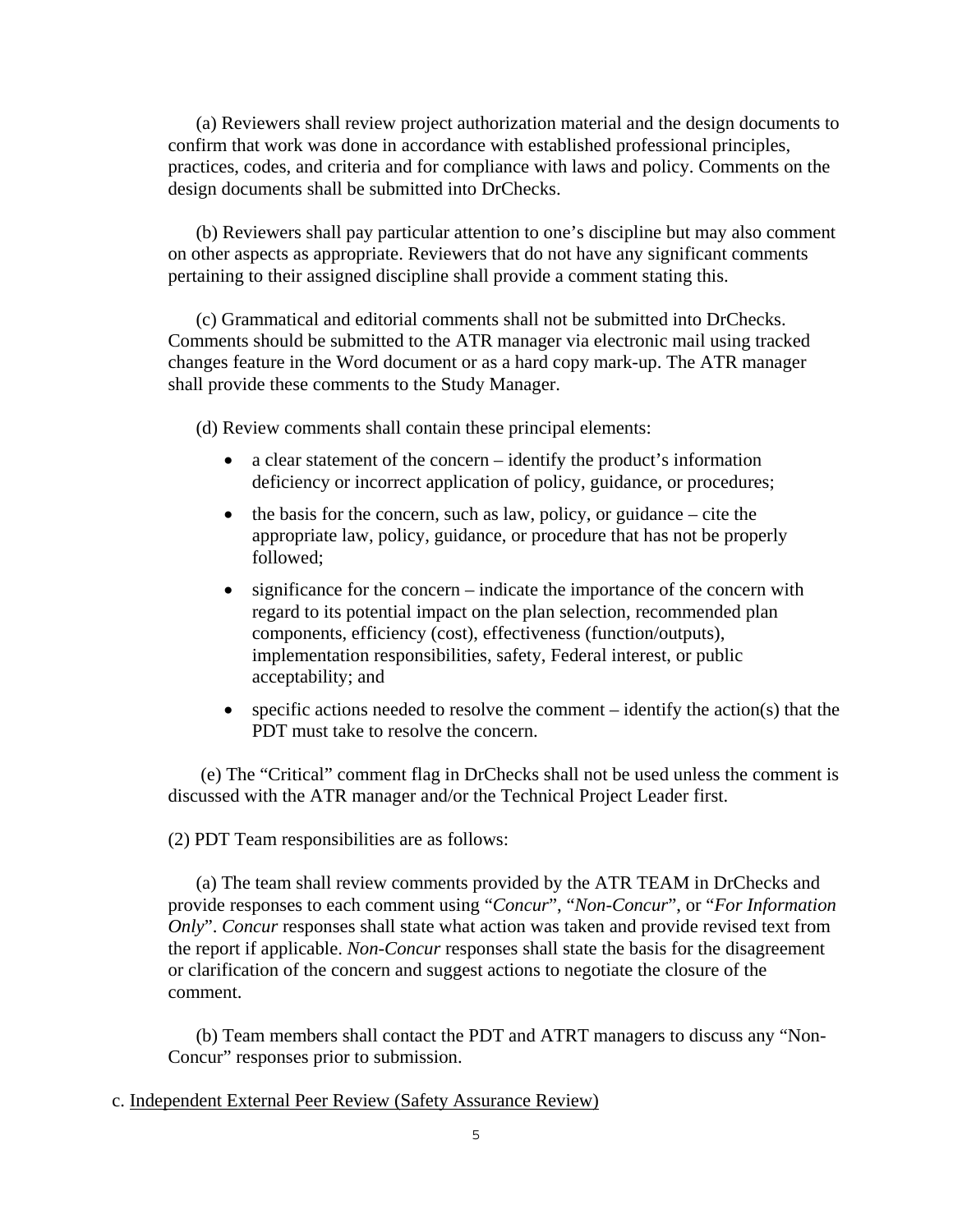(1) General. Per EC 1165-2-214, a Type II Safety Assurance Review shall be conducted on design and construction activities when a project:

- addresses hurricane and storm risk management or flood risk management;
- involves existing and potential hazards that pose a significant threat to human life;
- uses innovative materials or techniques;
- lacks redundancy, resilience, or robustness in the design; or has unique construction sequencing or a reduced or overlapping design/construction schedule

This applies to new projects and to the major repair, rehabilitation, replacement, or modification of existing facilities. External panels will review the design and construction activities prior to initiation of physical construction and periodically thereafter until construction activities are completed.

It is proposed that the Murrieta Creek Flood Control features undergo the Safety Assurance Reviews (SAR) for the implementation documents as described in the feature appendices. The objective of this review would be to assess, analyze, interpret, and evaluate design/engineering and construction criteria for the Murrieta Creek Flood Control features during design and construction phases of the project. As defined in the separate Review Plan for the LRR, no IEPR Type I will be required for the decision document.

## (2) Type II IEPR (SAR) Methodology

During the Design Phase, panel members shall evaluate/review the design submittals and provide their comments in DrChecks. The design submittals will be at various stages of completion, as defined in the feature appendices. Panel members will address key features and components to validate the state of the art approach being used to design and construct the system.

For the Construction Phase, the IEPR TYPE II (SAR) shall evaluate/review construction activities to assure that the design assumptions made during the design phase remain valid through construction. The Panel shall visit the construction site for a 2-day trip to include the appropriate peer reviewers for the progress of construction to review critical construction operations. The visits should coincide with the mid points of construction and shall be documented with a Field Visit Report. The Field Visit reports will include a check list, photographs and text summarizing observations and information noted during each site visit. The Field Visit Reports shall be included in the Construction Final Report as an appendix. Operations and Maintenance Manuals will also be subjected to IEPR Type II (SAR). The panel member selection will be re-evaluated for the review of the Operations and Maintenance Manual.

The EC 1165-2-214 will be used to manage and develop the charges for the IEPR panels. The results of the ATR will be provided to the IEPR panels. The charges to the IEPR panels will complement the ATR process and not duplicate it. The following excerpt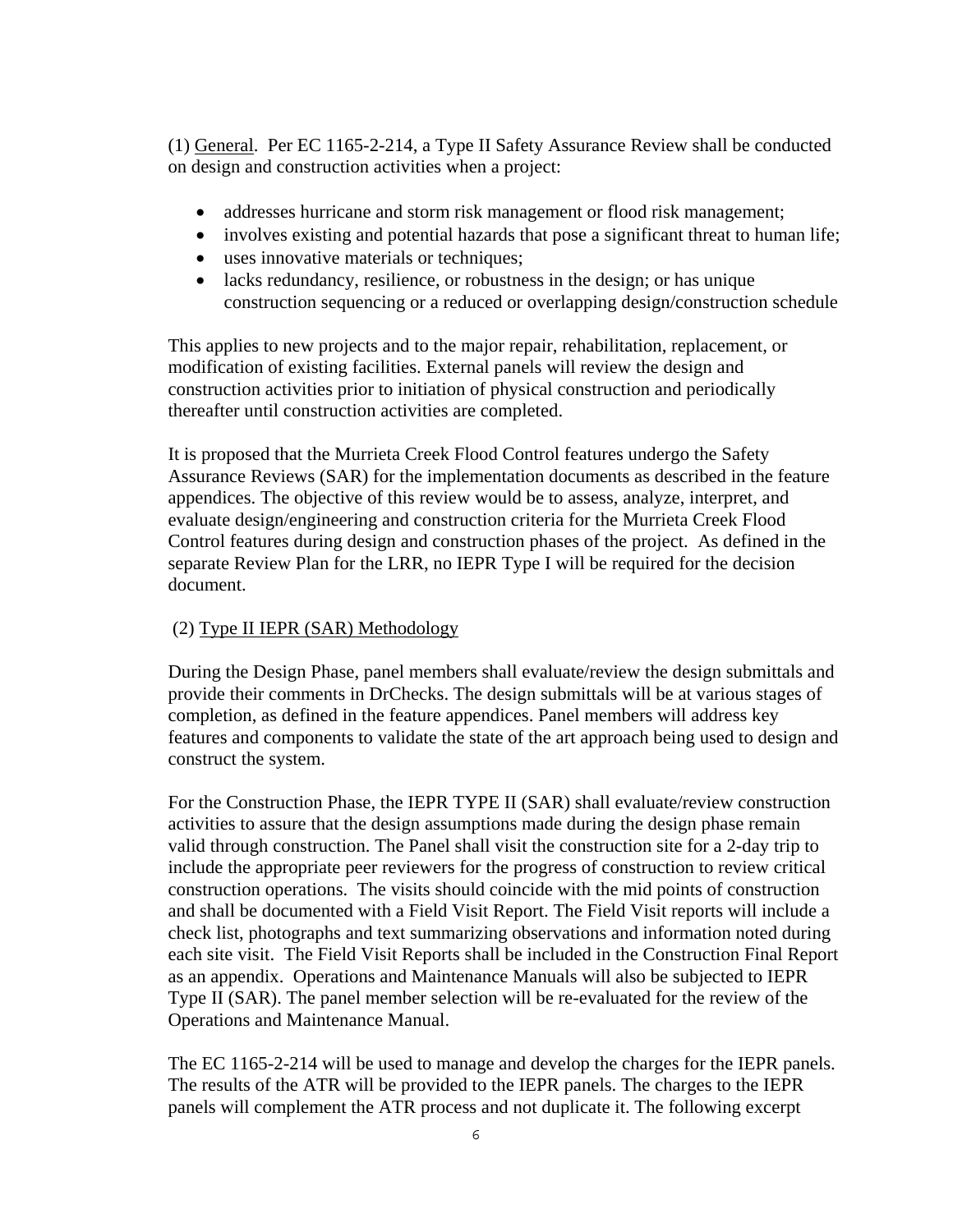from Appendix E of the draft EC is included as the basis for this methodology.

 "*the intent of the reviews is to complement the existing process and to avoid impacts to program schedules and cost. Where appropriate and reasonable, the District can conduct the ATR and SAR concurrent and in concert if it enhances the review process. Every effort should be made to avoid having the SAR duplicate the ATR.*"

To insure independence and to obtain the required expertise, the IEPR Type II (SAR) panel members will be acquired via the A-E process or with an Army Research Office eligible organization such as Battelle Memorial Institute. Panel members will submit and comply with National Academy of Sciences, Background Information and Confidential Conflict Of Interest Disclosure, BI/COI FORM 3, May 2003.

## (3). Type II IEPR (SAR) Questions

The Type II IEPR (SAR) Panels will confirm that ATR has addressed the above questions and will address the following questions as part of their reviews.

- Do the assumptions made during the decision document phase for hazards remain valid through the completion of design as additional knowledge is gained and the state-of-the-art evolves?
- Do the project features adequately address redundancy, robustness, and resiliency with an emphasis on interfaces between structures, materials, members, and project phases?
- Do the assumptions made during design remain valid through construction?

For O&M manuals, do the requirements adequately maintain the conditions assumed during design and validated during construction; and will the project monitoring adequately reveal any deviations from assumptions made for performance? The Panel Member assigned this review will be determined near the mid-point of the construction period.

#### **5. REVIEW TEAM**

a. Agency Technical Review. The ATR team will be established per ER 1110-1-12 and EC 1165-2-214. The Corps will manage the ATR internally and it will be conducted by individuals and organizations that are separate and independent from those that accomplished the work, in accordance with policy. As stipulated in ER 1110-1-12, ATR members will be sought from the following sources: regional technical specialists (RTS); appointed subject matter experts (SME) from other districts; senior level experts from other districts; Center of Expertise staff; appointed SME or senior level experts from the responsible district; experts from other USACE commands; contractors; academic or other technical experts; or a combination of the above. The ATR Team Leader will be a Corps of Engineers employee outside the South Pacific Division. The required disciplines are described in the feature appendices.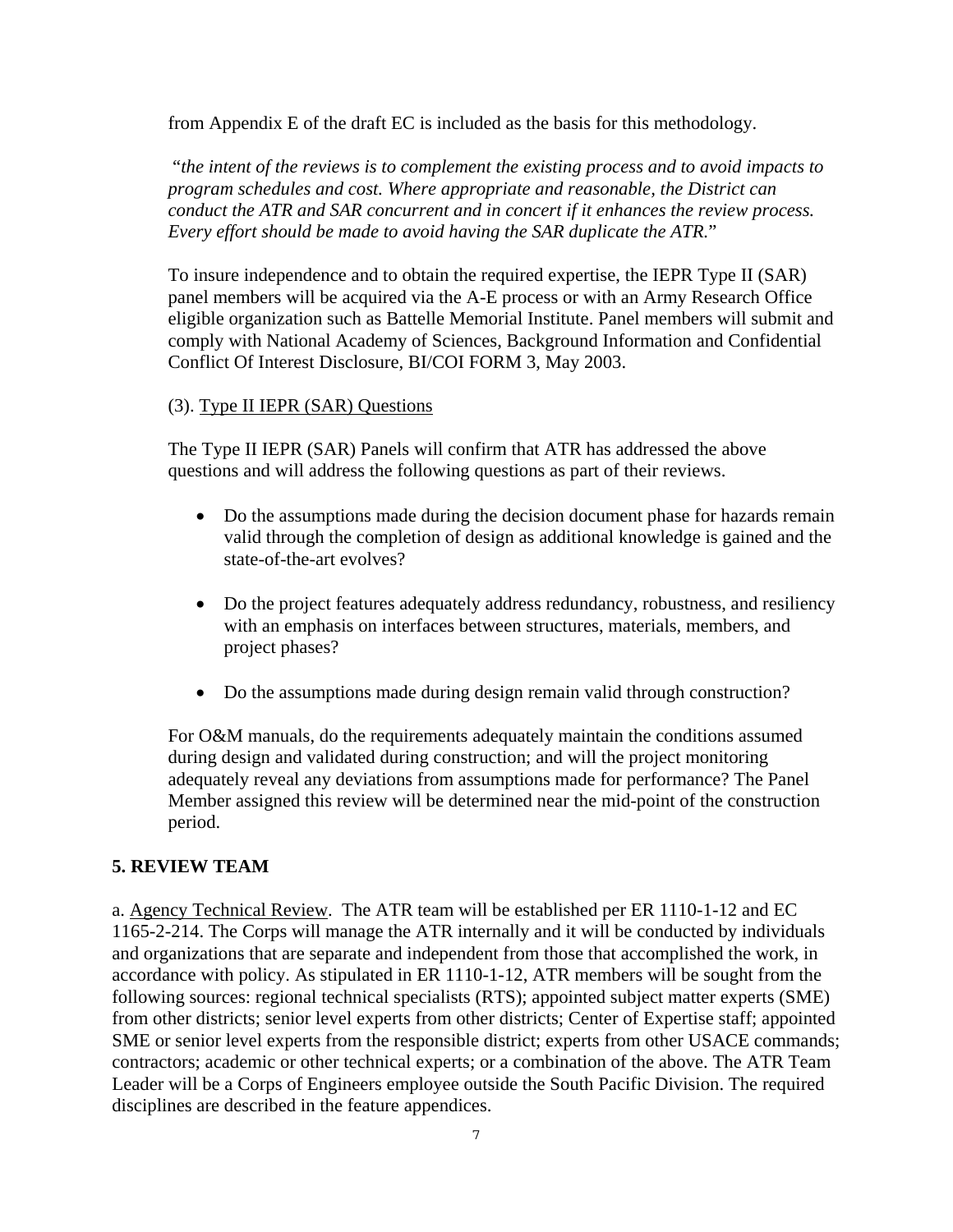b. IEPR Panels and Members To insure independence and to obtain the required expertise, the IEPR panels will be made up of independent, recognized experts from outside of the USACE in the appropriate disciplines, representing a balance of areas of expertise suitable for the review being conducted. Panel members will be acquired via the A-E process or with an Army Research Office eligible organization. Panel members will submit and comply with National Academy of Sciences, Background Information and Confidential Conflict Of Interest Disclosure, BI/COI FORM 3, May 2003

**6. PUBLIC COMMENT** To ensure that the peer review approach is responsive to the wide array of stakeholders and customers, both within and outside the Federal Government, this Review Plan will be published on the district's public internet site following approval by SPD at http://www.spl.usace.army.mil/Missions/CivilWorks/ReviewPlans.aspx. This is not a formal comment period and there is no set timeframe for the opportunity for public comment. If and when comments are received, the PDT will consider them and decide if revisions to the review plan are necessary. The public is invited to review and submit comments on the plan as described on the web site.

## **7. REVIEW SCHEDULE**

a. Schedule. Based on SPL's commitment to executing the Murrieta Creek schedule for design and construction, milestones for the DQC, ATR and IEPR processes have been determined and are documented in each of the feature appendices. For the Phase 3 project, the schedule will be determined after approval of the LLR.

b. ATR Funding. The Los Angeles District will provide labor funding by cross charge labor codes. Funding for travel, if needed, will be provided by way of a government order. The Project Manager will work with the ATR team leader to ensure that adequate funding is available and is commensurate with the level of review needed. The current cost estimate for these reviews is in the range of \$70,000 to \$100,000 and covers the reviews of the implementation documents only. Any funding shortages will be negotiated on a case by case basis and in advance of a negative charge occurring.

The ATR team leader shall provide organization codes for each team member and a responsible financial point of contact (CEFMS responsible employee) for creation of labor codes. Reviewers shall monitor individual labor code balances and alert the ATR team leader to any possible funding shortages.

c. IEPR Funding . The scope of work for the IEPR, and the Independent Government Estimate, will be developed by the PDT, with support and review by the Risk Management Center (RMC). It is anticipated that the total cost for the IEPRs identified within this plan will be approximately \$500,000, all a project cost that is 100% federally funded. The Los Angeles District will provide the funding to the IEPR panel and the RMC. The number of panel members proposed for the IEPR will be listed in each of the feature appendices. It is not anticipated that the public, including scientific or professional societies, will ask to nominate potential external peer reviewers.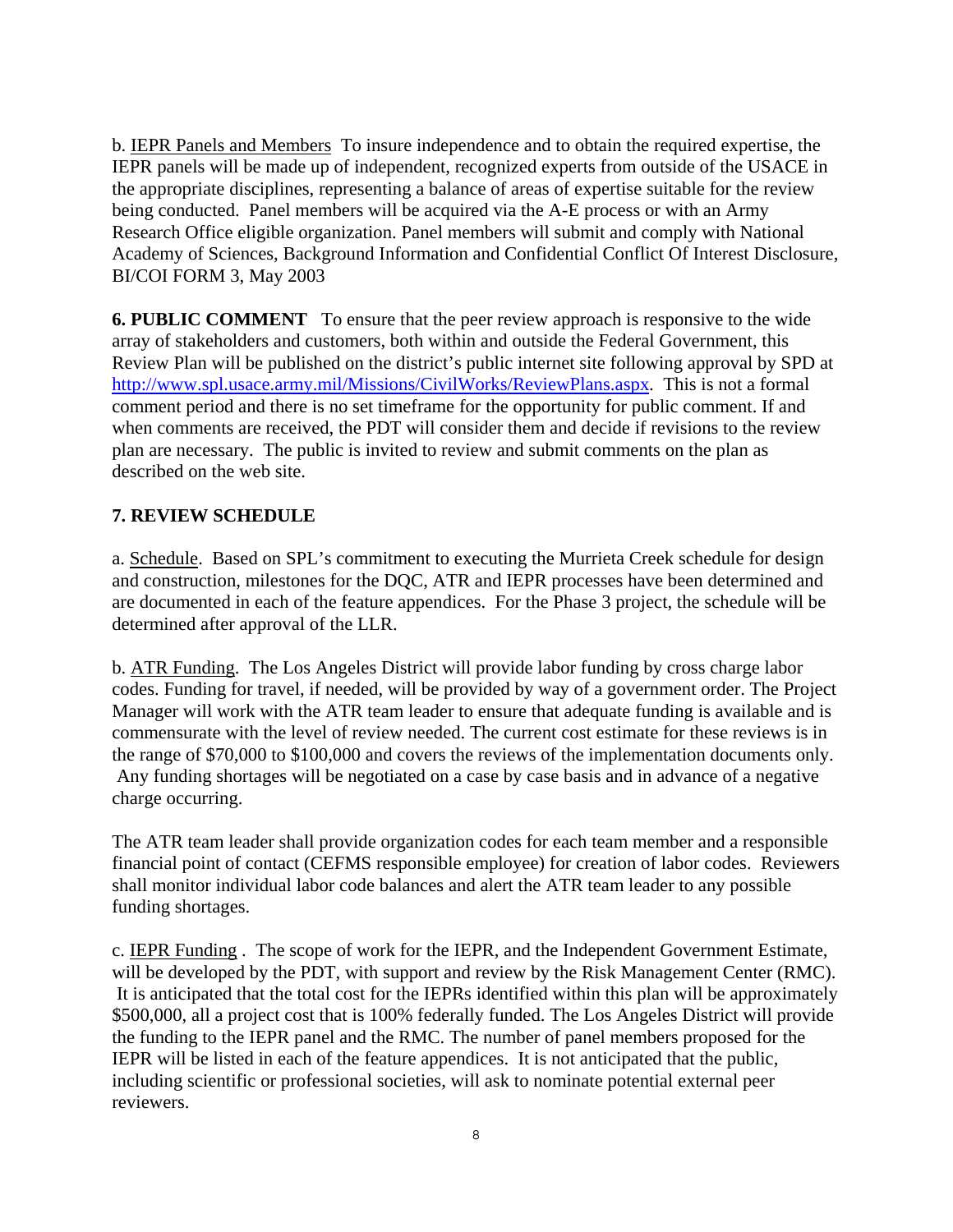#### **8. DOCUMENTATION OF REVIEW**

a. ATR Communication and Documentation. The communication and documentation plan for the ATR is as follows:

(1) The team will use Document Review and Checking System (DrChecks) to document the ATR process. The Technical Project Leader will facilitate the creation of a project portfolio in the system to allow access by all PDT and ATR TEAM members. An electronic version of the documents, appendices, and any significant and relevant public comments shall be made available on an ftp site at least one business day prior to the start of the comment period.

(2) The PDT shall send the ATR team leader one hard copy of the documents for each ATR team member such that the copies are received at least one business day prior to the start of the comment period.

(3) The PDT shall host an ATR kick-off meeting virtually to orient the ATR team during the first week of the comment period. If funds are not available for an on-site meeting, the PDT shall provide a presentation about the project, including photos of the site, for the team.

(4) The Technical Project Leader shall inform the ATR team leader when all responses have been entered into DrChecks and conduct a briefing to summarize comment responses to highlight any areas of disagreement.

(5) A revised electronic version of the documents with comments incorporated, made available on an ftp site, will be for use during back checking of the comments.

(6) PDT members shall contact ATR team members or leader as appropriate to seek clarification of a comment's intent or provide clarification of information in the report. Discussions shall occur outside of DrChecks but a summary of discussions may be provided in the system.

(7) Reviewers will be encouraged to contact PDT members directly via email or phone to clarify any confusion. DrChecks shall not be used to post questions needed for clarification.

#### b. ATR Dispute Resolution.

(1) Reviewers shall back check PDT responses to the review comments and either close the comment or attempt to resolve any disagreements. Conference calls shall be used to resolve any conflicting comments and responses.

(2) Reviewers may "agree to disagree" with any comment response and close the comment with a detailed explanation. If reviewer and responder cannot resolve a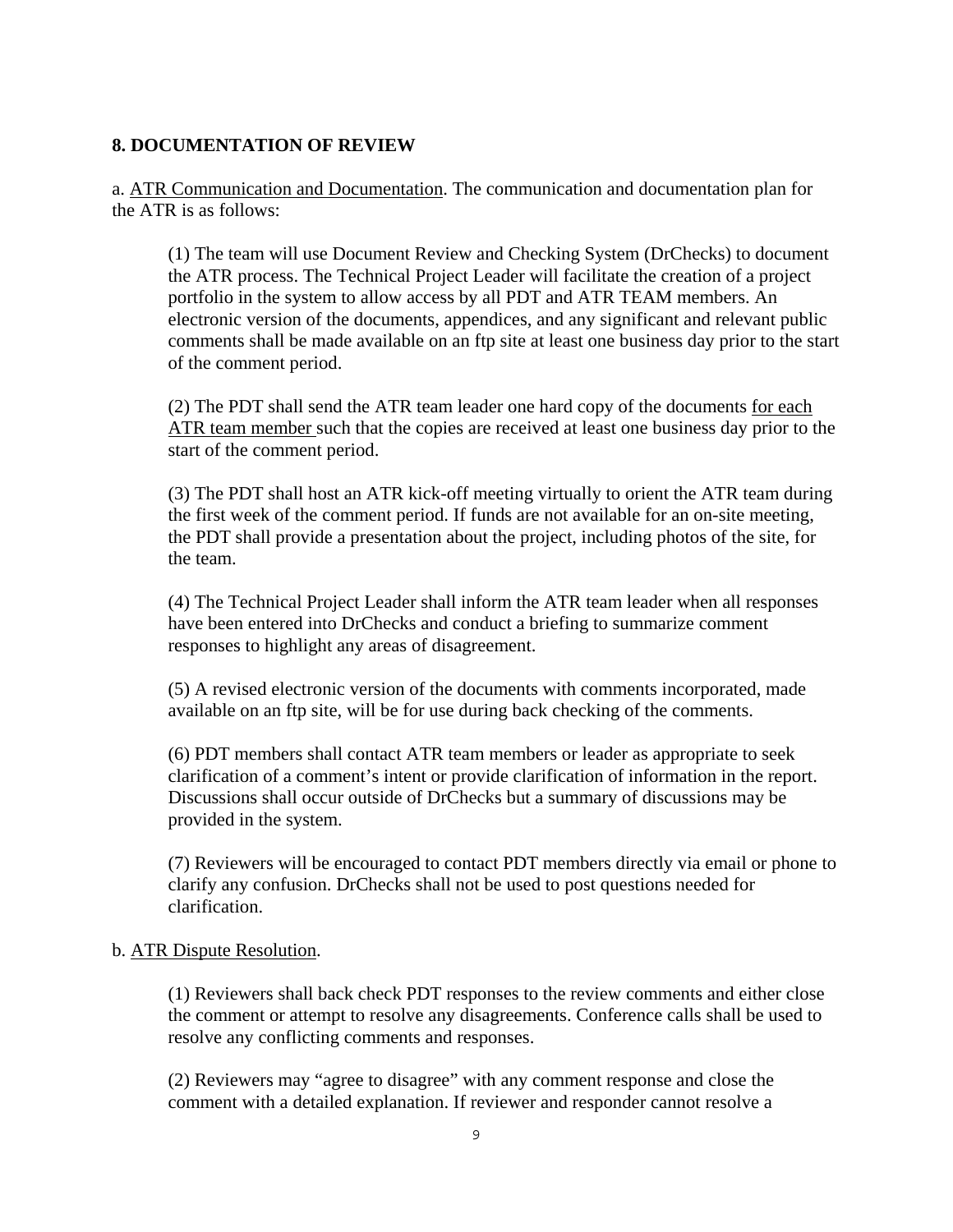comment, it should be brought to the attention of the ATR team leader. If the ATR team leader is unable the resolve the issue, the ATR team leader will follow steps as described below.

(3) When resolution is not readily achievable, the RMO should engage the PCX or MSC subject matter experts (SMEs) to help facilitate resolution, and they in turn may choose to engage HQUSACE SMEs. If a specific concern still remains unresolved, the district is to pursue resolution through the policy issue resolution processes described in Appendix H, ER 1105-2-100; ER 1110-1-12, or other applicable guidance. HQUSACE may choose to defer the issue to the policy compliance review process or address it directly. The ATR shall be certified in accordance with ER 1110-1-12 when all ATR concerns are documented as either resolved or deferred by HQUSACE to a separate process.

(4) The Agency Technical Review team will identify significant issues that they believe are not satisfactorily resolved and will note these concerns in the Technical Review Certification documentation. The ATR team will prepare a Review Report which includes a summary of each unresolved issue. Review Reports will be considered an integral part of the ATR documentation.

(5) Significant unresolved ATR concerns that are documented by the RMO will be forwarded through the MSC to the HQUSACE RIT, including basic research of USACE guidance and an expression of desired outcome, for further resolution in accordance with the policy issue resolution process described in either ER 1110-2-12 or Appendix H, ER 1105-2-100, as appropriate. HQUSACE may choose to defer the issue to the policy compliance review process or address it directly. At this point the ATR documentation for the concern may be closed with a notation that the concern has been elevated for resolution by HQUSACE. Subsequent submittals of reports for MSC and/or HQUSACE review and approval shall include documentation of the issue resolution process.

c. ATR Certification.To fully document the ATR process, a statement of technical review will be prepared for each product reviewed. The ATR documentation will include the text of each ATR comment, the PDT response, a brief summary of the pertinent points in the ensuing discussion, including any vertical coordination, and the agreed upon resolution. Certification by the ATR team leader and the Technical Project Leader will occur once issues raised by the reviewers have been addressed to the review team's satisfaction. Indication of this concurrence will be documented by the signing of a certification statement (Appendix F).

d. IEPR Communication and Documentation. The communication and documentation plan for the IEPR is as follows:

(1) The panel will use DrChecks to document the IEPR process. The Technical Project Leader will facilitate the creation of a project portfolio in the system to allow access by all PDT and the outside eligible organization (OEO). An electronic version of the documents, appendices, and any significant and relevant public comments will be made available on an ftp site at least one business day prior to the start of the comment period.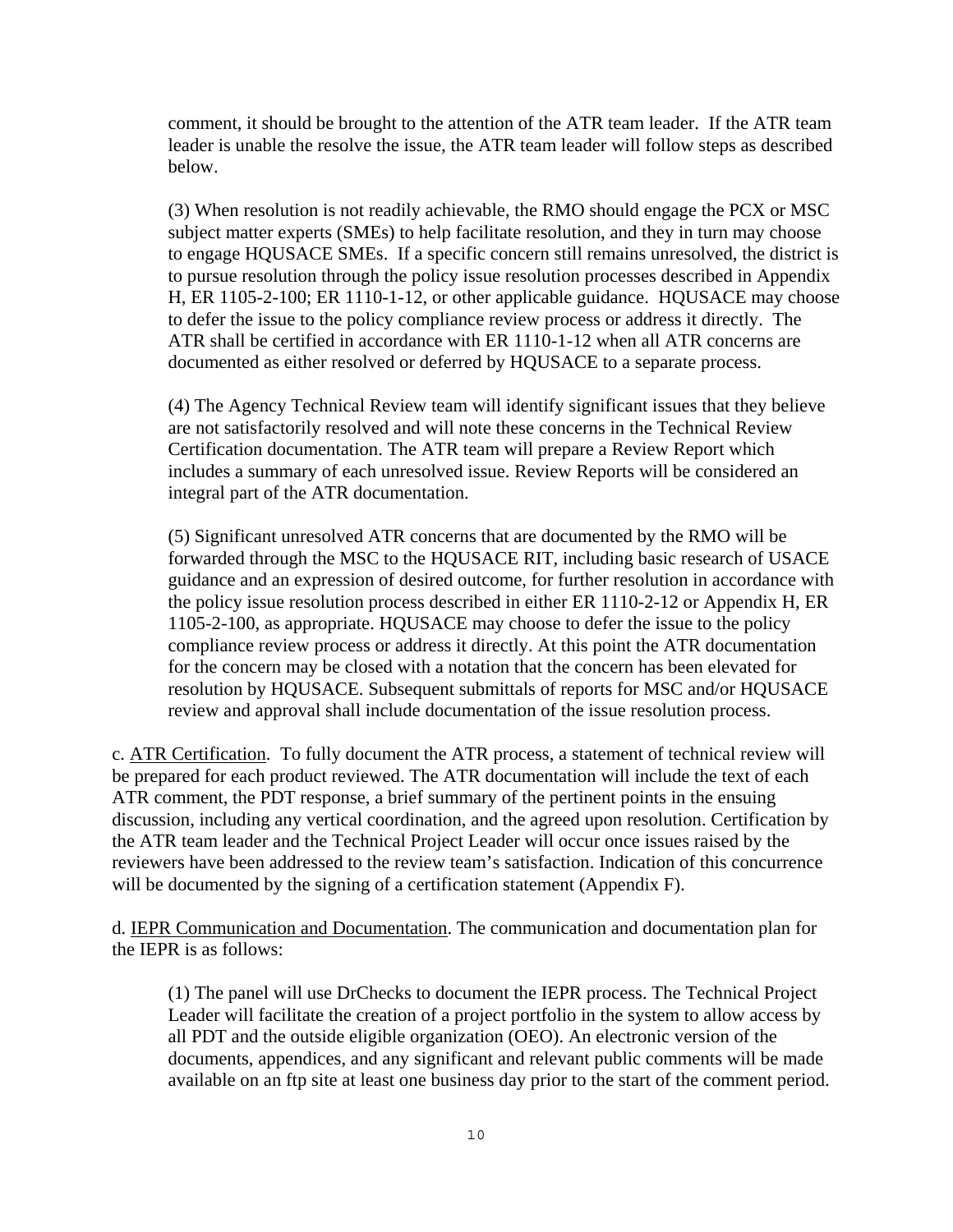The OEO will compile the comments of the IEPR panelists, enter them into DrChecks, and forwards the comments to the District. The District will consult the PDT and outside sources as necessary to develop a proposed response to each panel comment. The District will enter the proposed response to DrChecks, and then return the proposed response to the panel. The panel will reply to the proposed response through the OEO, again using DrChecks. This final panel reply may or may not concur with the District's proposed response and the panels final response will indicate concurrence or briefly explain what issue is blocking concurrence. There will be no final closeout iteration. The District will consult the vertical team and outside resources to prepare an agency response to each comment. The initial panel comments, the District's proposed response, the panels reply to the District's proposed response, and the final agency response will all be tracked and archived in DrChecks for the administrative record. However, only the initial panel comments and the final agency responses will be posted. This process will continue to be refined as experience shows need for changes.

(2) The PDT shall send each IEPR panel member one hard copy (with color pages as applicable) of the document and appendices such that the copies are received at least one business day prior to the start of the comment period.

(3) The Technical Project Leader shall inform the IEPR panel when all responses have been entered into DrChecks and conduct a briefing to summarize comment responses to highlight any areas of disagreement.

(4) A revised electronic version of the documents with comments incorporated will be made available on an ftp site for use during back checking of the comments.

(5) PDT members shall contact IEPR panel members as appropriate to seek clarification of a comment's intent or provide clarification of information in the report. Discussions shall occur outside of DrChecks but a summary of discussions may be provided in the system.

(6) The IEPR panel shall produce final Review Reports, including documentation of the peer review of the Project Design and field visit reports on construction activities.

**9. POINTS OF CONTACT.** Questions about this Review Plan may be directed to the Los Angeles District Project Delivery Team, Design Lead Supervisor, Mr. Stephen H. Vaughn at (213) 452-3654, or to the Project Manager for the Murrieta Creek project, Mr. Paul Underwood at (213) 452-4004. The Chief, Engineering Division is Mr. Richard J. Leifield at (213) 452- 3629. Inquiries to the MSC should be directed to Mr. Paul Bowers at (415) 503-6556.

#### **10. REVIEW PLAN APPROVAL.**

In summary, the Los Angeles District proposes to fully comply with all existing guidance, to add ATR and conduct Type II IEPR in accordance with EC 1165-2-214. Approval of this plan as outlined above will help facilitate the District's completion of the Murrieta Creek project within the authorized schedule.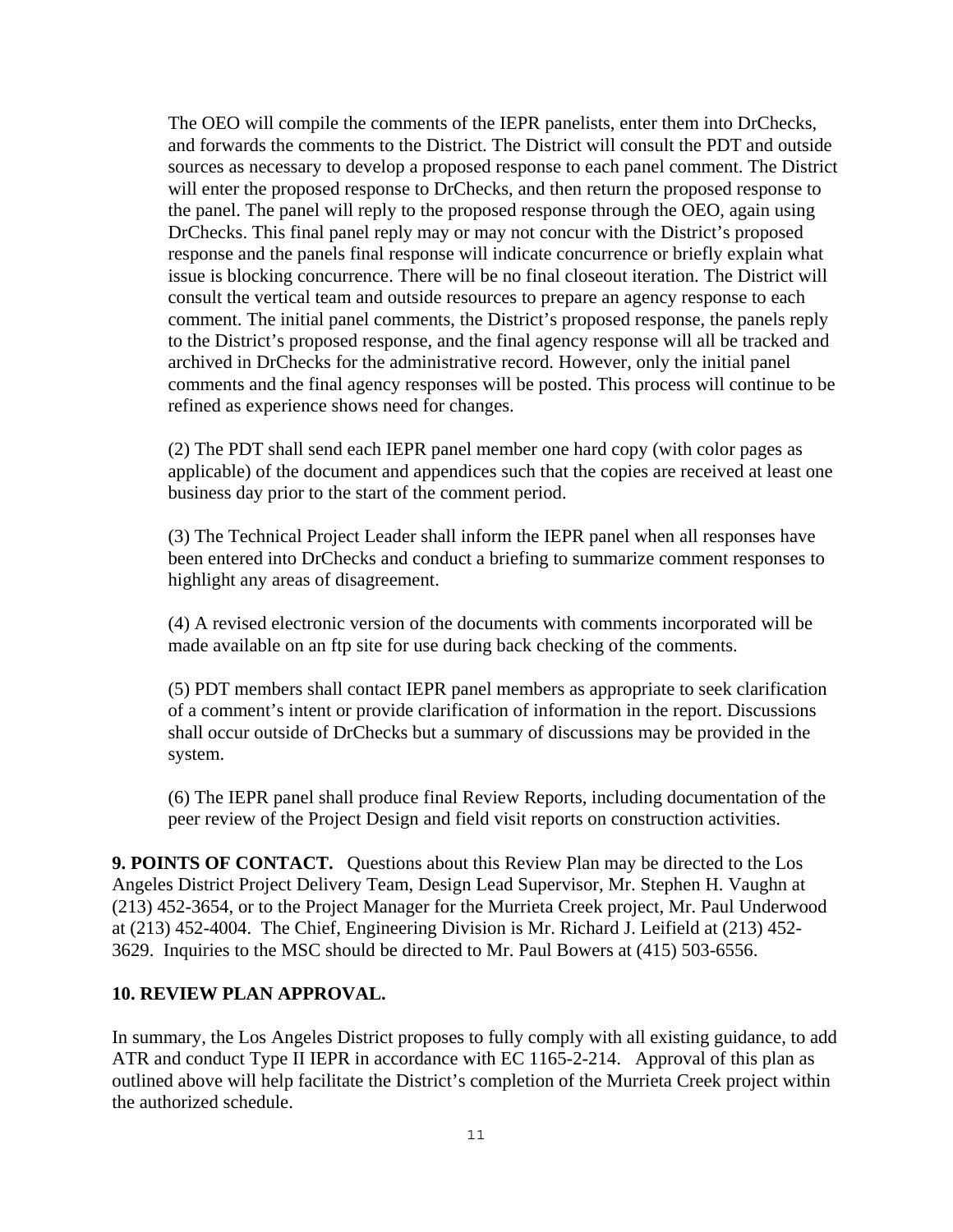In order to ensure the Review Plan is in compliance with the principles of EC 1165-2-214, the Review Plan must be reviewed and approved by the applicable MSC, in this case the Commander, South Pacific Division (SPD).

The Review Management Office for these features of the Murrieta Creek Project is the Risk Management Center (RMC). Since the RMC is currently in the process of staffing up, the Los Angeles District and the South Pacific Division will work to supplement the RMC's efforts, as requested, by locating ATR team members from other Corps Districts and A/Es to provide the review services. The SPD should coordinate the review and approval of this review plan with the RMC.

Once the Review Plan is approved, the District will post it to its district public website and notify SPD. If necessary, any changes to the review plan will be approved by following the process used for initially approving the plan.

The Los Angeles District requests that the South Pacific Division endorse the above recommendations and approve this Review Plan as described in Appendix B of EC 1165-2-609.

\* \* \*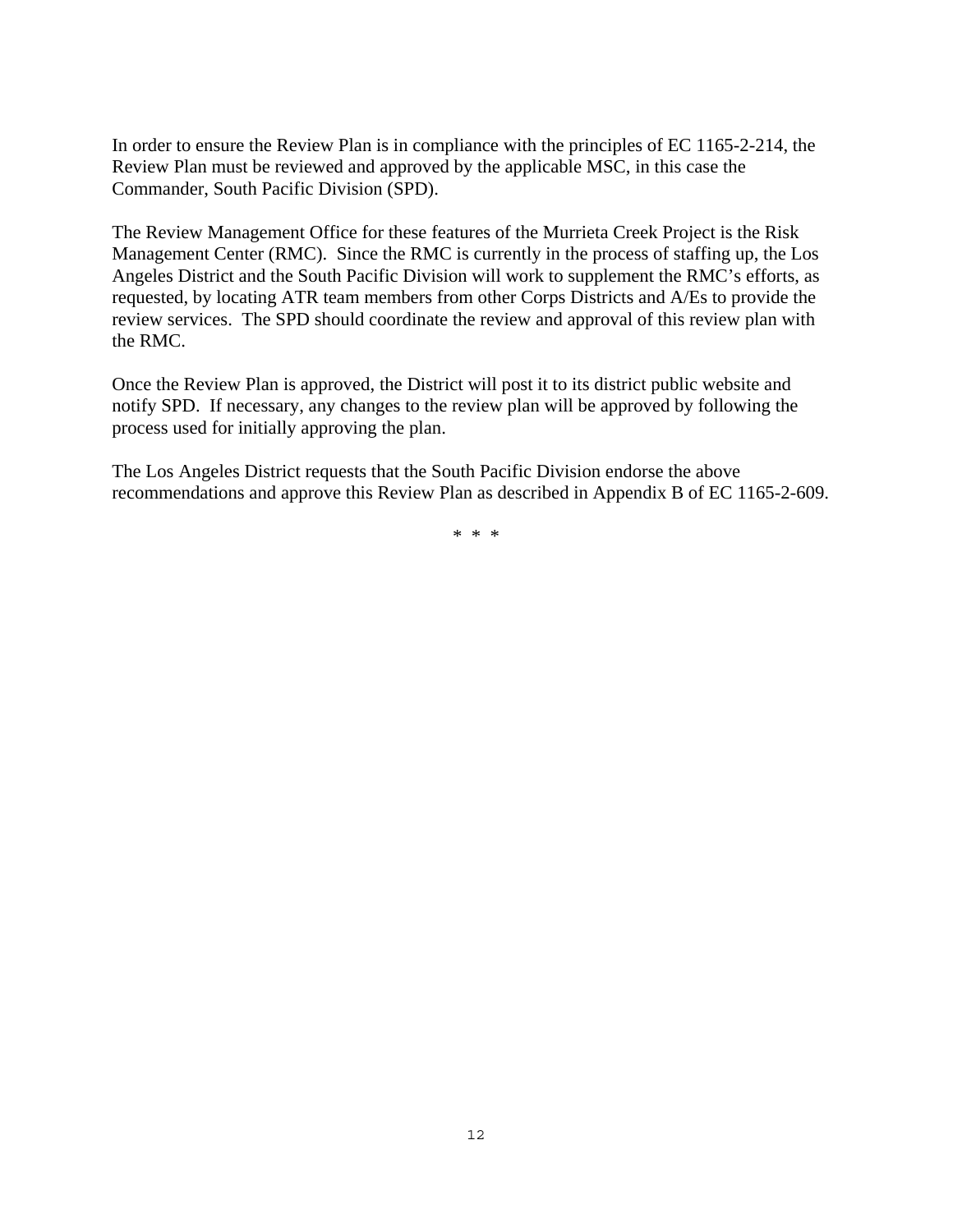#### **APPENDIX A**

## **PHASE 2 (Downstream of the First Street Bridge to upstream of Winchester Road)**

#### **A-1. FEATURE DESCRIPTION**

Phase 2 of the Project extends from Murrieta Creek's confluence with Santa Gertrudis Creek (just upstream of Winchester Road) downstream to just downstream of  $1<sup>st</sup>$  Street and includes the Old Town Temecula portion of Murrieta Creek. Phase 2 encompasses all of Reach 2 (Santa Gertrudis Creek confluence to 300 feet upstream of Rancho California Road), and the section of Reach 1 not included in the modified Phase I segment (from 300 feet upstream of Rancho California Road to approximately 800 feet downstream of the 1st Street Bridge). This is the narrowest portion of the Project area. This segment of Murrieta Creek overflowed its banks in 1993 resulting in major flood damage in Old Town Temecula. Construction of Phase 2 will include deepening the channel by five feet and widening the channel by 100 to 200 feet throughout. A 200-foot wide corridor will be maintained for storm flow within the channel, and an 50- to 170-foot wide buffer on the east side of the channel will not be maintained flood control, but will be revegetated to support natural habitat values.

The channel modifications are designed to convey a design discharge of  $22,300$  ft<sup>3</sup>/sec. Design and sedimentation studies to refine the size of the upstream detention basin and the size of the channel downstream are pending and may result in a reduced design discharge to accommodate expected sediment deposition. The channel modification for Construction Phase 2 extends from Station 189+00 to Station 59+00. Throughout this reach, the channel will be widened by excavation to provide a trapezoidal cross section. The excavation will provide a design invert slope of 0.002 from Station 189+00 to 83+00, with a drop structure from Station 113+50 to 113+00 that will lower the invert 2.9 feet. The invert slope then flattens to 0.0015 from Station 83+00 to 59+00. The design bottom width ranges from 140 ft to 380 feet throughout Phase 2. Downstream of the  $1<sup>st</sup>$  Street Bridge, beginning at Station 61+00, the channel bottom widens to tie in with the width of the constructed Phase 1.

A larger vegetated corridor was allowable in Phase 2. The unmaintained vegetation is allowed to grow across approximately 20 ft to 100 ft of the channel bottom extending outward from the East toe of the side slope for the entire reach of construction. The vegetation in the remaining invert will be subject to annual mowing and periodic sediment removal. Maintenance of the side slopes of the channel is not scheduled but will be performed as necessary and in the event of an emergency.

#### **A-2. WORK PRODUCTS TO BE REVIEWED**

a. Products for Review. Designs for the Phase 2 of the Murrieta Creek were initiated back in 2008 by SPL with in-house staff. District Quality Control activities for the Phase 2 Murrieta Creek features have been on-going. Because the design is in the final stages, this Review Plan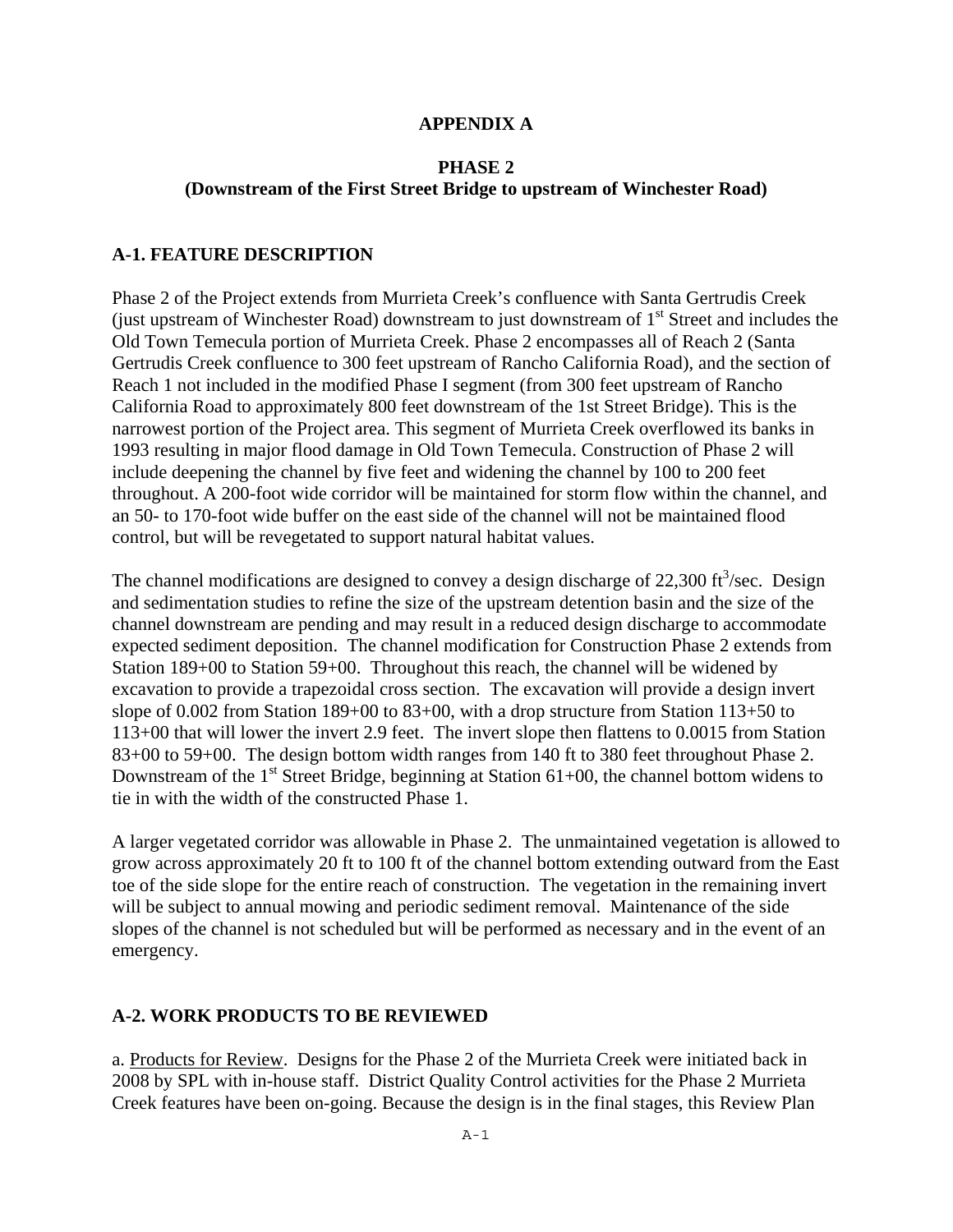proposes that one review is required for the design products requiring an ATR. Due to time constraints, the IEPR team should be engaged for the construction phase. All review teams will review the following:

- Phase 2 Murrieta Creek Plans & Specifications
- Phase 2 Murrieta Creek Design Documentation Report

b. Reference Materials. An electronic version of the following documents will be provided:

 Murrieta Creek Flood Control, Environmental Restoration, and Recreation Final Feasibility Report, dated September 2000

## **A-3. SCOPE OF REVIEW**

a. District Quality Control. District Quality Control activities for the Phase 2 Murrieta Creek plans and specifications will consist of quality checks and reviews, supervisory reviews, Project Delivery Team (PDT) reviews, Local Sponsor review, and a BCOES Review as required by ER 1110-1-12.

b. Agency Technical Review. Agency Technical Review (ATR) will examine the Phase 2 Murrieta Creek plans and specifications, focusing on compliance with established policy, principles and procedures using clearly justified and valid assumptions. It includes the verification of assumptions, methods, procedures, and material used in analyses based on the level of complexity of the analysis. The ATR should verify the alternatives evaluated, appropriateness of data used and level of data obtained, functionality of the project and verify the reasonableness of the results including whether the project meets the customer's needs consistent with law and existing policy and engineering and scientific principles. The ATR should also determine if the proposed alternative is feasible and will be safe, functional, constructible, and environmentally sustainable within the Federal interest, and whether the concepts and project costs are valid. The final review will confirm whether all relevant engineering and scientific disciplines have been effectively integrated and that the content is sufficiently complete for the current phase of the project.

c. Independent External Peer Review (Safety Assurance Review). The Phase 2 Murrieta Creek shall undergo an IEPR Type II (SAR) for the Construction Phase. The panel will validate the state of the art approach being used to design and construct the system. In addition, the panel should focus on any unique features and changes from the assumptions made and conditions that were presented in the 2000 Murrieta Creek Final Feasibility Report. During the construction phase, the panel should verify assumptions made during the design are still valid through construction; and for the O&M manual, whether the requirements specified maintain the conditions anticipated for the project to function properly in the future.

During the Construction Phase, a site visit shall be scheduled for the reviewers to evaluate/review construction activities. The panel's visit to the construction site will be a 2-day trip to include the appropriate peer reviewers for the progress of construction to review critical construction operations. The visit should coincide with the midpoint of construction and shall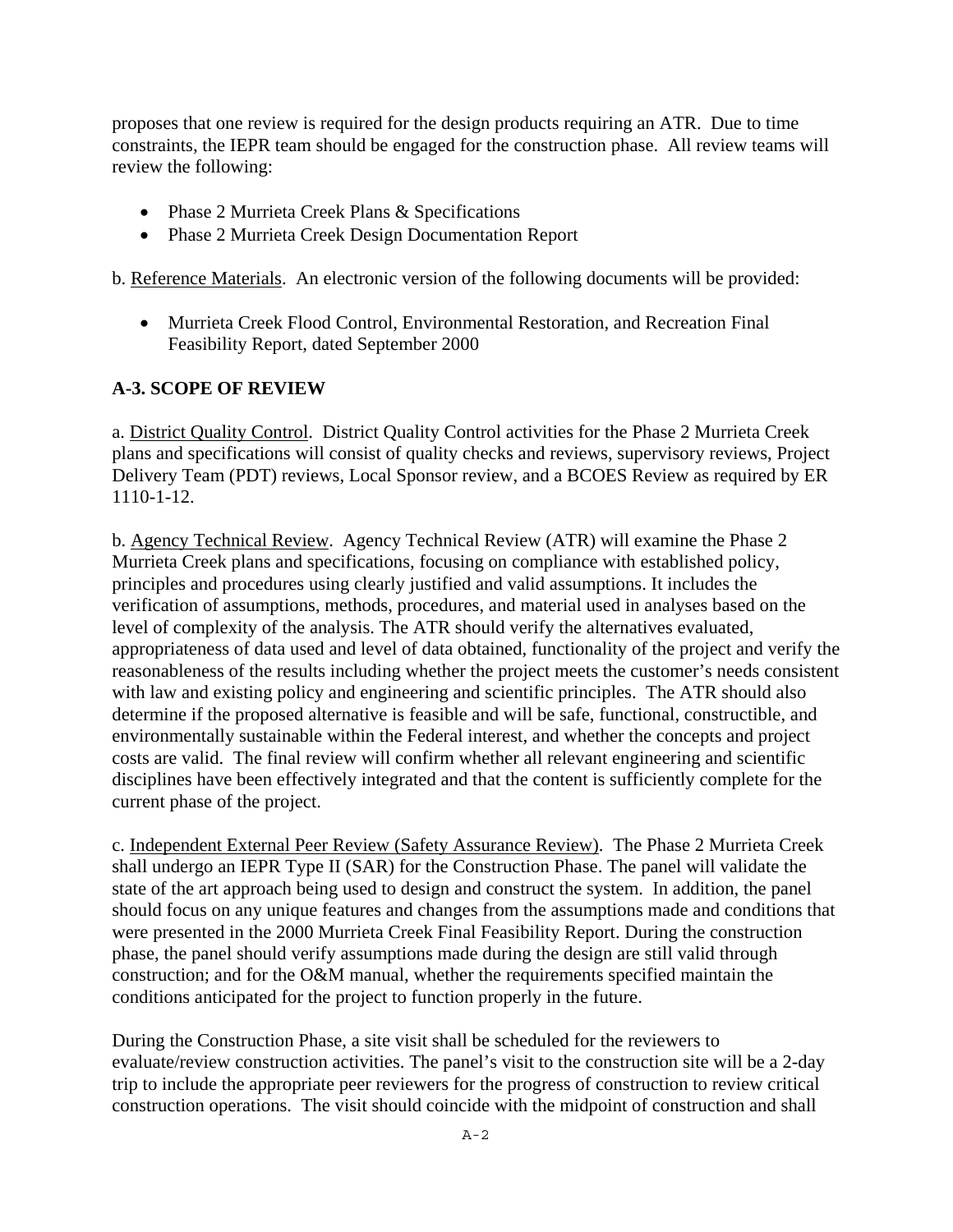terminate with an exit briefing, which will be scheduled by the Project Manager and will be conducted at the Resident Office. Each site visit shall be documented with a Field Visit Report. The Field Visit reports will include a check list, photographs and text summarizing observations and information noted during each site visit. The Field Visit Reports shall be included in the Construction Final Report as an appendix.

The Operations and Maintenance Manual will also be subjected to IEPR Type II (SAR). The panel member selection will be re-evaluated for the review of the Operations and Maintenance Manual.

## **A-4. REVIEW SCHEDULE**

a. ATR Schedule.The ATR process for the Phase 2 Murrieta Creek will follow the following timeline. Actual dates may have to be adjusted as the period draws closer.

| Review Plan Approved by RMO (SPD)       | 7Nov12                      |
|-----------------------------------------|-----------------------------|
|                                         |                             |
| Submittal of Final DDR                  | 15Nov12                     |
| District Quality Control Review of DDR  | $5Nov12 - 14Nov12$          |
| <b>ATR Review</b>                       | $26Nov12 - 6Dec12$          |
| <b>ATR Complete Back Checking</b>       | $31$ Dec $12 - 14$ Feb $13$ |
| <b>ATR Certification</b>                | 28Feb13                     |
|                                         |                             |
| Submittal of Final P&S Package          | 15Nov12                     |
| District Quality Control & BCOES Review | $5Nov12 - 14Nov12$          |
| <b>ATR Review</b>                       | $26Nov12 - 6Dec12$          |
| <b>ATR Complete Back Checking</b>       | $31$ Dec $12 - 14$ Feb $13$ |
| <b>ATR Certification</b>                | 28Feb13                     |
| <b>BCOES</b> Certification Complete     | 28Feb13                     |
| <b>Advertise Construction Contract</b>  | 12Mar13                     |
| Open Bids                               | $27$ Apr $13$               |
| <b>Construction Contract Award</b>      | 10May13                     |

b. ATR Funding. The current cost estimate for the review of the Phase 2 Murrieta Creek design materials is in the range of \$35,000 to \$50,000.

c. IEPR Schedule.The IEPR Type II (SAR) process will follow the following timeline. Actual dates may have to be adjusted once the period draws closer.

| Submittal of Design Package        | Apr $13$                             |
|------------------------------------|--------------------------------------|
| <b>Type II IEPR Review</b>         | Apr <sub>13</sub> -May <sub>13</sub> |
| <b>Construction Contract Award</b> | $10$ May $13$                        |
| <b>Midpoint Construction</b>       | Oct13                                |
| <b>Construction Completion</b>     | Jun14                                |
| <b>IEPR Final Reports</b>          | Jul 14                               |

d. IEPR Type II (SAR) Funding. The RMC will identify someone independent from the PDT to scope the IEPR Type II (SAR) and develop an Independent Government Estimate. The Los Angeles District will provide funding to the IEPR panel and the RMC.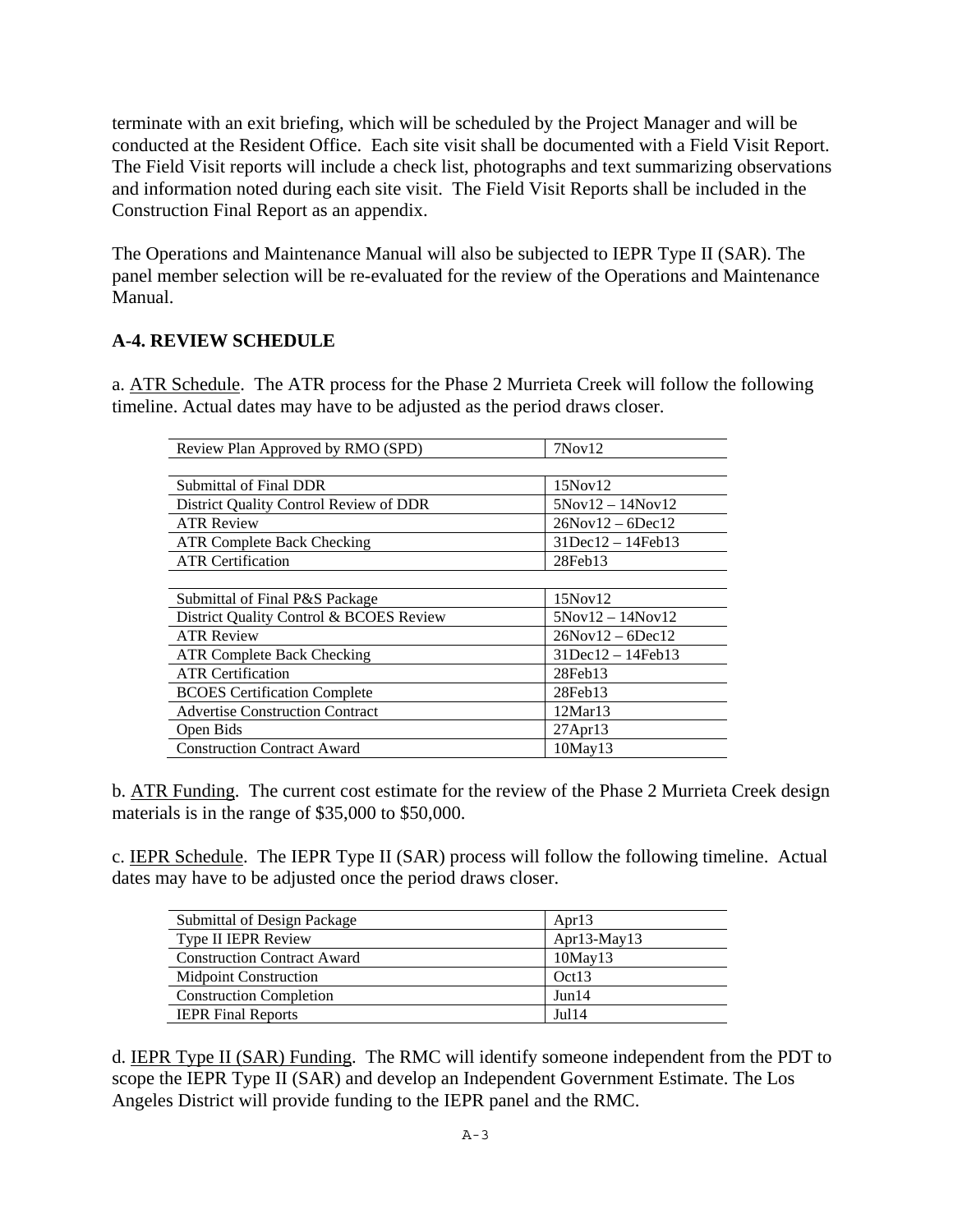#### **A-5. REVIEW TEAM**

a. District Quality Control. Reference is made to the Murrieta Creek QMP that identifies the activities, roles and responsibilities for the DQC of the Phase 2 Murrieta Creek.

b. Agency Technical Review Team Qualifications. The ATR team for the Phase 2 Murrieta Creek should be comprised of the following disciplines:

Hydrology and Hydraulics. The team member should be a registered professional with 10 or more years experience in conducting and evaluating hydrologic and hydraulic analyses for flood risk management projects. The team member should be experienced performing hydrologic and hydraulic engineering studies and analysis of surface water, groundwater, meteorology, discharge frequency, sediment and debris production, water quality, and flood hydraulic studies of overflow, hydraulic design, and sediment transport. Experience with all aspects of hydraulic engineering including: hydraulic analyses and designs for spillways, outlets, stilling basins, approach channels, and diversion structures; water velocities, pressures, directions, trajectories, and erosion potential; and hydraulic modeling is desired. Active participation in related professional societies is encouraged.

Geotechnical Engineering. The team member should have 10 or more years experience in geotechnical engineering. Team member must demonstrate significant experience in the geotechnical aspects of analysis, design and construction of flood risk management structures including channels, floodwalls, and soil cement structures. Specific required design experience includes assessing soil properties, slope stability, seepage analysis, filter design, slope protection design, preparation of plans/specifications and instructions to field personnel. Required construction experience includes diversion and control of water, foundation treatment and improvement, compaction and moisture conditioning methods, evaluating QA/QC and record test data, and evaluating earthwork construction and differing site condition claims.

Environmental Specialist. The team member should have a solid background in the habitat types to be found in the arid southwestern United States and understand the factors that influence the reestablishment of native species of plants and animals. The team member also should have 10 or more years experience in NEPA compliance activities and preparation of Environmental Assessments and Environmental Impact statements for complex civil/site work projects.

Structural Engineering. The team member should be a registered professional with 10 or more years experience in structural engineering. Experience needs to include design and evaluations of large complex hydraulic structures associated with flood risk management projects, including gravity walls, culverts, and shoring. Experience with state road and bridge standards as well as practical knowledge of construction methods and techniques as it relates to structural portions of projects is encouraged.

Civil Engineering. The team member should have 10 or more years experience with large scale civil/site work projects to include levee systems, floodwalls, roads and highways,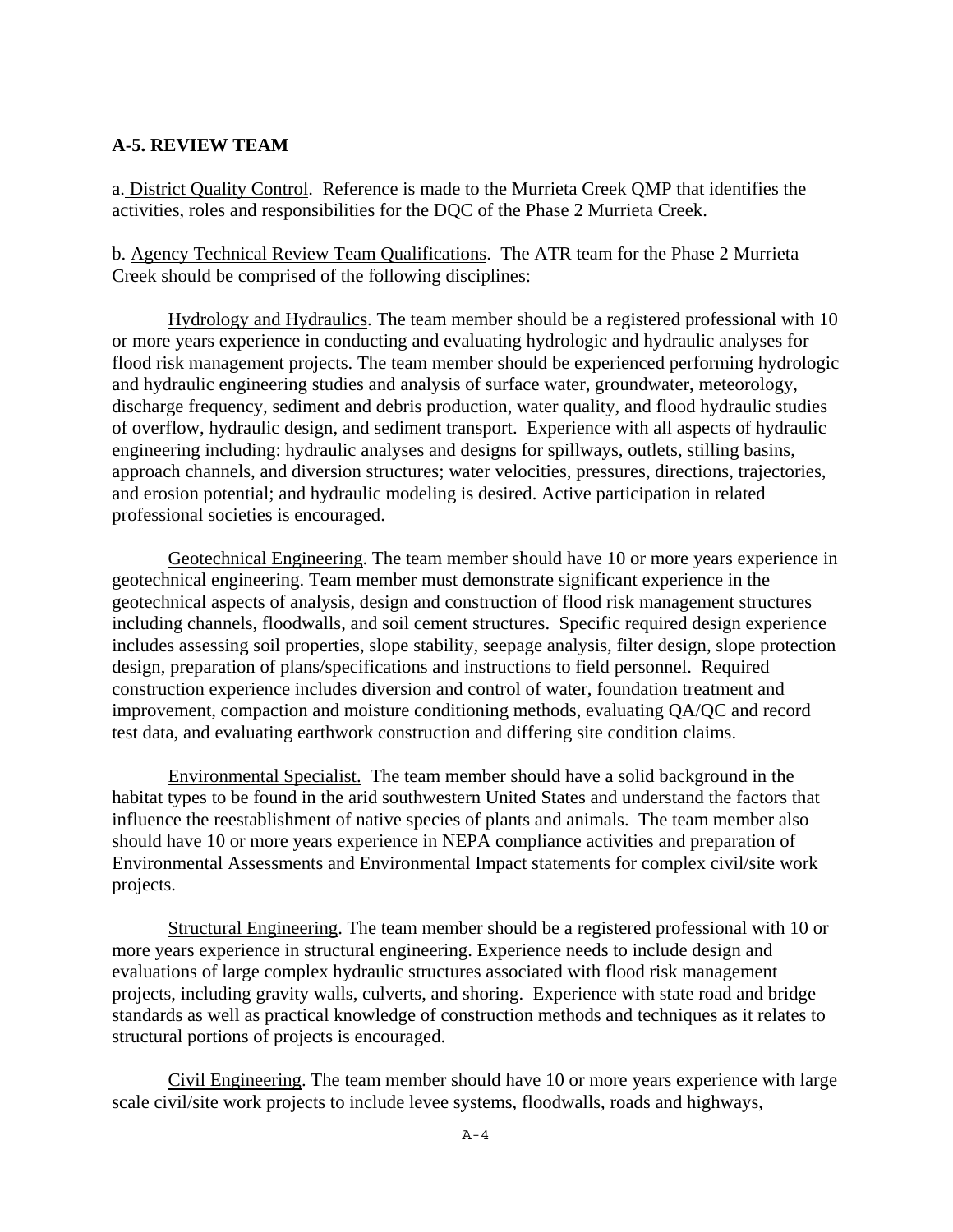relocations, paving and drainage, and be knowledgeable in the art of science Ecosystem Restoration Projects such as design of channels, detention ponds, and site layout.

Landscape Architect. The team member should have 10 or more years experience in the habit types to be found in the southwestern United States and understand the factors that influence the reestablishment of native species of plants.

ATR Team Leader. The ATR Team Leader should have 10 or more years experience with Civil Works Projects, preferably on environmental restoration projects, also capable of performing ATR Team Lead duties on complex civil works projects.

c. IEPR Type II (SAR) Panel Qualifications. The IEPR panel should be comprised of members with the following expertise:

Hydrology and Hydraulics (H&H) Panel Member. The H&H Panel Member should be a registered professional from academia, a public agency, or an Architect-Engineer or consulting firm with 15 or more years experience in conducting and evaluating hydrologic and hydraulic analyses for flood risk management projects. The Panel Member should be experienced performing hydrologic and hydraulic engineering studies and analysis of surface water, groundwater, meteorology, discharge frequency, sediment and debris production, water quality, and flood hydraulic studies of overflow, hydraulic design, and sediment transport. Experience with all aspects of hydraulic engineering including: hydraulic analyses and designs for spillways, outlets, stilling basins, approach channels, and diversion structures; water velocities, pressures, directions, trajectories, and erosion potential; and hydraulic modeling is desired. Active participation in related professional societies is encouraged.

Geotechnical Engineering Panel Member. The Geotechnical Engineering Panel Member should be a registered professional from academia, a public agency, or an Architect-Engineer or consulting firm with 20 years or more experience in the design and construction of geotechnical features for flood risk management infrastructure. The panel member should be a recognized expert in the geotechnical analysis and design of earthen embankments and floodwalls, have experience in preparation of contract specifications, and demonstrate significant experience in the construction and safety evaluation of flood control features.

Structural Engineering Panel Member. Structural Engineer should be a registered professional from academia, a public agency, or an Architect-Engineer or consulting firm with extensive experience in design of hydraulic structures for large and complex civil works projects including floodwalls and drainage features, etc.. Designs may involve unusual stresses because of size and shape, loading conditions resulting from unbalanced earth pressures, settlement and creeping of earth fills.

Civil Engineering Panel Member. The Civil Engineer should be a registered professional from academia, a public agency, or an Architect-Engineer or consulting firm with extensive experience in design of major flood control structures including earthen dams, levees, guide dikes and channels. Experience utilizing riprap protection, soil cement or concrete in design of levees, guide dikes and channels for large civil works projects is required. Practical knowledge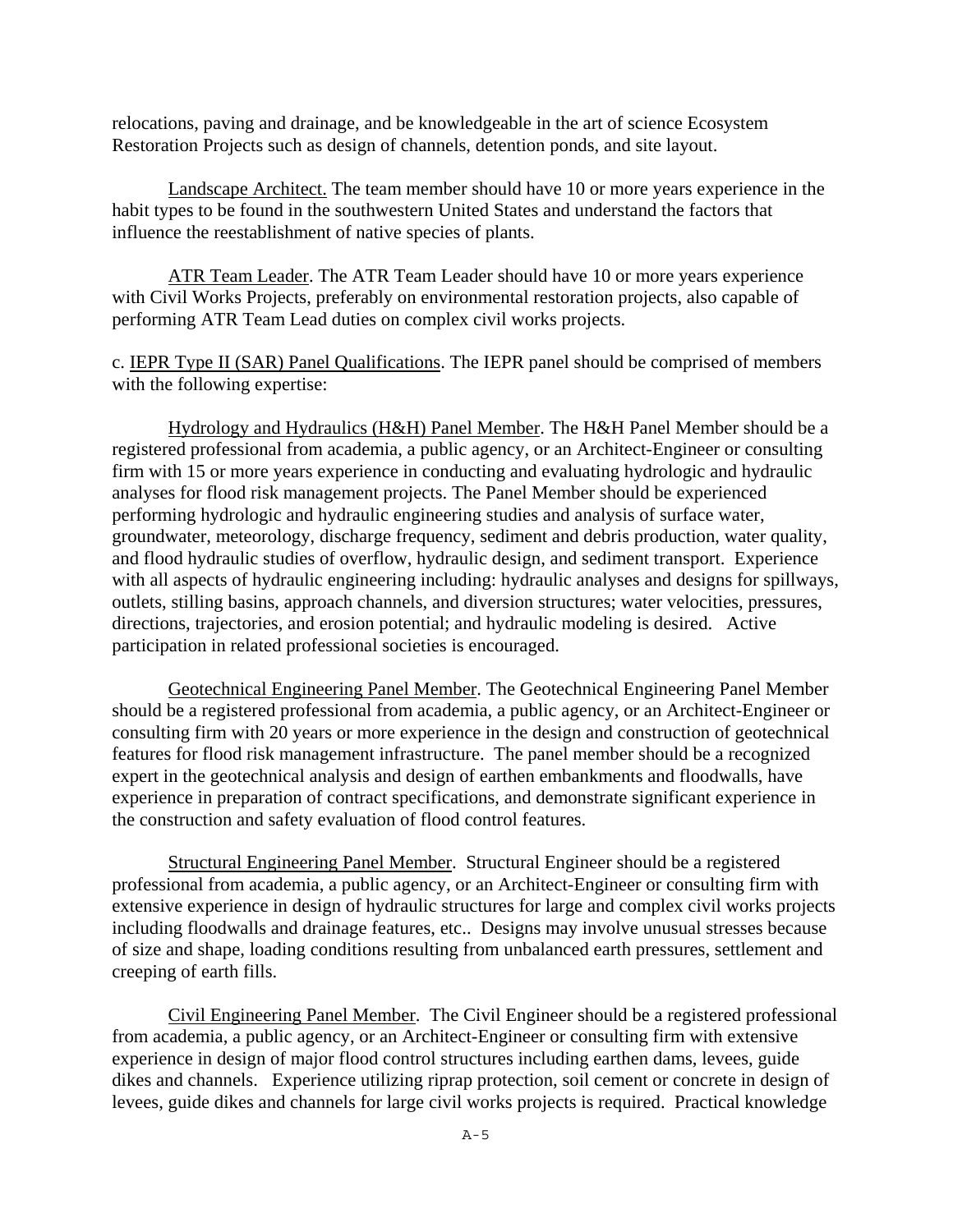of construction methods and techniques as it relates to these types of projects including earthwork, erosion control, hydraulic structures, interior drainage, site grading, roadwork, and concrete work is encouraged.

d. Review Team Roster. The Review Team Roster for the Phase 2 Murrieta Creek will include the following representatives:

| Discipline/Role                 | Name                | Agency/Office      | Phone No.          |  |
|---------------------------------|---------------------|--------------------|--------------------|--|
| SPL District PCT Leads include: |                     |                    |                    |  |
| Project Team Leader             | Jose Rocha          | <b>CESPL-ED-DB</b> | $(213)$ 452-3661   |  |
| <b>SPL Project Manager</b>      | Paul Underwood      | CESPL-PM-I         | $(213)$ 452-4004   |  |
| <b>Structural Engineer</b>      | Nirav Patel         | <b>CESPL-ED-DS</b> | $(213)$ 452-3746   |  |
| Geotechnical Engineer           | Doug Chitwood       | CESPL-ED-GD        | $(213)$ 452-3586   |  |
| <b>Materials Engineer</b>       | Francis Omoregie    | CESPL-ED-GI        | $(213)$ 452-3599   |  |
| Geologist                       | <b>Mark Mclarty</b> | CESPL-ED-GG        | $(213)$ 452-3577   |  |
| Hydraulic Engineer              | <b>Mylene Perry</b> | <b>CESPL-ED-HH</b> | $(213)$ 452-3557   |  |
| <b>Cost Engineer</b>            | Alejandro Hernandez | <b>CESPL-ED-DS</b> | $(213)$ 452-3737   |  |
| Landscape Architect             | Sandra Willis       | <b>CESPL-ED-DA</b> | $(213)$ 452-3638   |  |
| Environmental                   | Erin Jones          | <b>CESPL-PD-RL</b> | $(213)$ 452-3863   |  |
|                                 |                     |                    |                    |  |
| <b>ATR</b> Team includes:       |                     |                    |                    |  |
| <b>ATR Team Leader</b>          | Derek McCurdy       | CENWP-EC-DC        | $(503) 808 - 4918$ |  |
| Civil Engineer                  | James Lee           | <b>CESPK-ED-DB</b> | $(916) 557 - 7564$ |  |

Geotechnical Engineer | William Shuter | CESPA-EC-EG | (505) 342-3317 Structural Engineer | Michael Ma | CESPK-ED-DR | (916) 557-7298 Hydraulic Engineer Eugene Maak CESPK-ED-HA (916) 557-7020 Structural Engineer | Vincent Andrada | CESPK-ED-DS | (916) 557-6784 Environmental Specialist Tanis Toland CESPK-PD-R (916) 557-6717 Civil Engineer Debbie Smith CESPA-EC-EC (505) 342-3406

| Landscape Architect | <b>Matthew Davis</b> | <b>CESPK-PD</b> | $(916)$ 557-6708 |
|---------------------|----------------------|-----------------|------------------|
|                     |                      |                 |                  |

IEPR Panel includes:

| <b>Hydraulic Engineer</b>  |  |  |
|----------------------------|--|--|
| Geotechnical Engineer      |  |  |
| <b>Structural Engineer</b> |  |  |
| Civil Engineer             |  |  |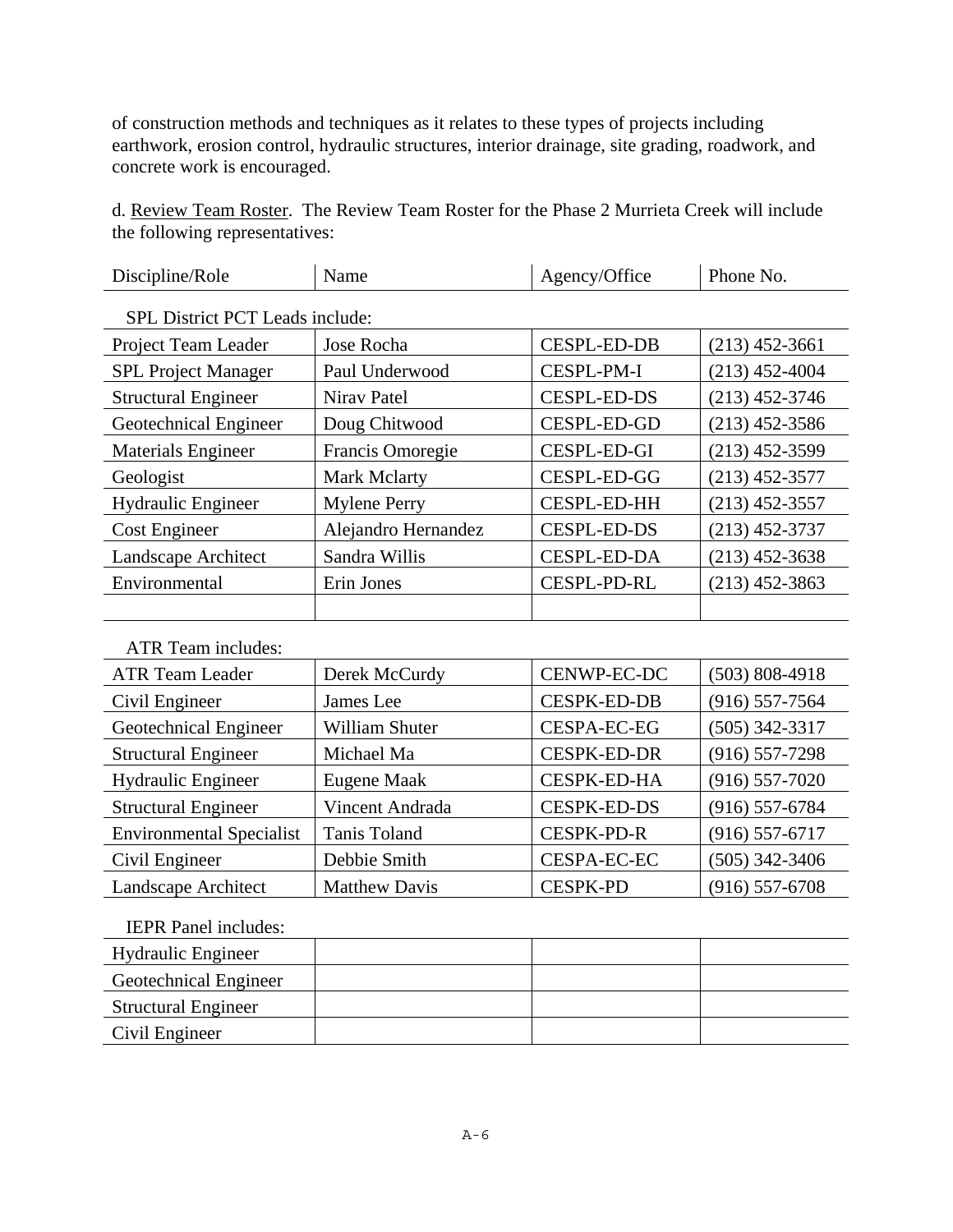\* \* \*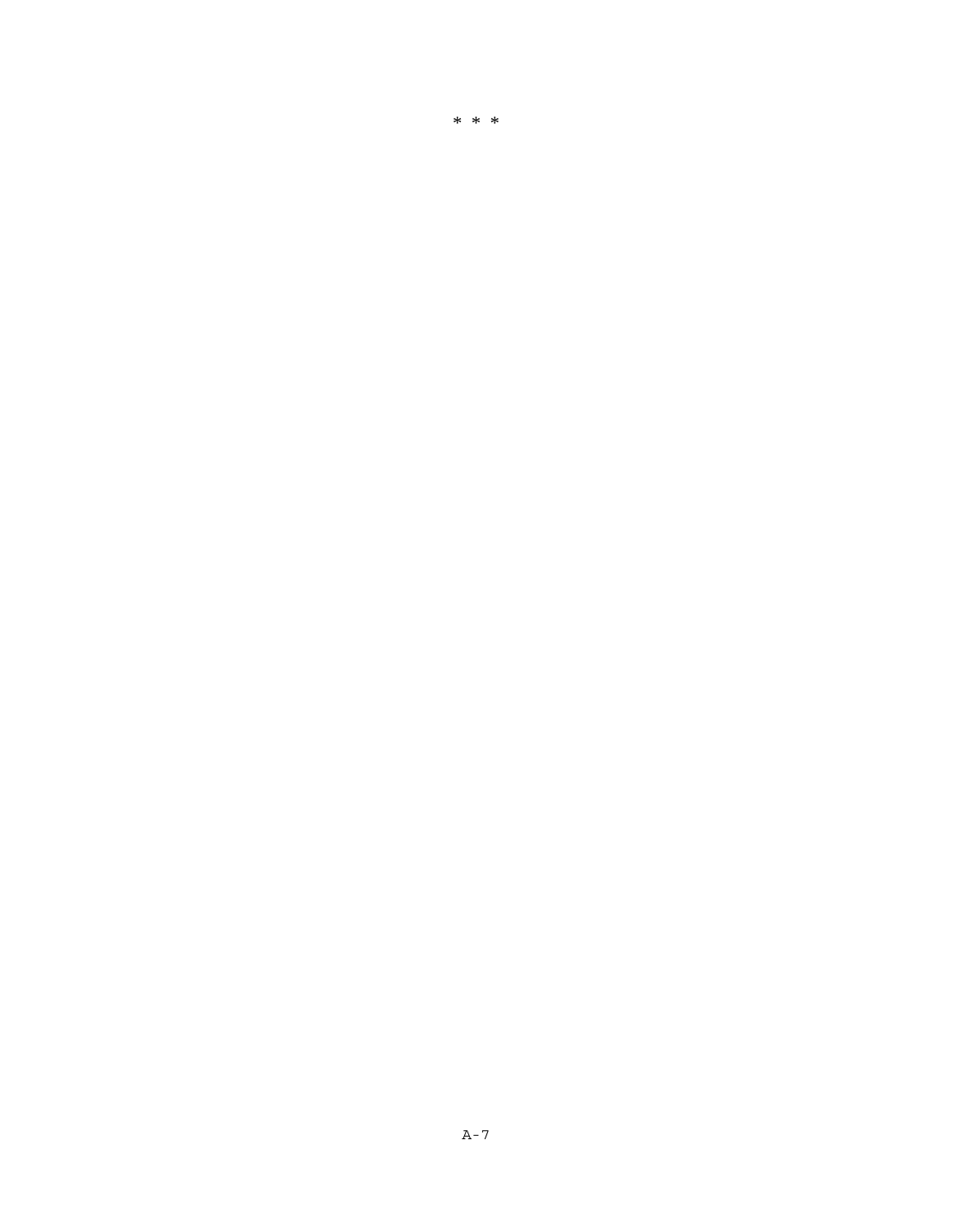#### **APPENDIX B**

#### **PHASE 3 (Reach 3 – From Upstream of Winchester Road to Elm Street)**

## **B-1. FEATURE DESCRIPTION**

Reach 3 of the Murrieta Creek project extends from the confluences of Santa Gertrudis and Murrieta Creeks, upstream to past the confluences of Warm Springs and Murrieta Creeks. The NER plan consists of the excavation of approximately 2,120,000 cubic yards of material from this area of land, forming a multipurpose basin. This would create a 163 acre vegetated area in which a natural channel would be recreated, to include low flow channel, bars and berms, backwater areas, terraces, and low-sloped banks. Revegetation efforts and exotic species control would also be undertaken to provide a high-value riparian, aquatic, and upland environment along this reach of Murrieta Creek. This alternative would provide a very high value ecosystem restoration in an area that currently suffers from a high degree of environmental degradation.

The flood control features of this basin use some of the excavated material from the basin to construct levees around the perimeter, and include the construction of an outlet (flow control structure), the construction of an emergency spillway, and installation of an operations and maintenance road around the perimeter of this basin.

In addition, there will be 55.03 acres of recreational parkland bounded to the west by the 10.16 acres of riparian/wetland and then surrounded by 6.28 acres of perimeter slopes. The recreation program within the basin includes sports fields, playgrounds, walkways, bicycle trails, parking, restrooms, lighting, picnic areas, seating, and drinking fountains. The Site Development Plan was developed with the goal of providing convenient access to the recreational facilities and distributing the recreational facilities in a manner to ensure usability during the broadest weather conditions, while maximizing the flood storage capacity of the basin.

The 10.16-acre riparian/wetland area is intended to act a treatment area for on-site runoff (dry weather, irrigation returns, storm water) before it is discharged to Murrieta Creek. Just east of the riparian/wetland area is a 6.30-acre active recreational area. Another 7.75-acre active recreation area is located east of the riparian/wetland area along the southern edge of the basin. Landscape improvements within the recreation basin are intended to use predominantly native plant species, with ornamentals trees being used along the roadways and parking lots and commercial turf grasses within the active recreation areas.

## **B-2. WORK PRODUCTS TO BE REVIEWED**

a. Project Features. Designs for the Phase 3 portion of the Murrieta Creek were initiated back in 2008 by SPL with in-house staff. In addition, a contract was awarded to Aspen Environmental Group, to prepare the Revegetation Plan for the Murrieta Creek Flood Control/Environmental Restoration and Recreation Project.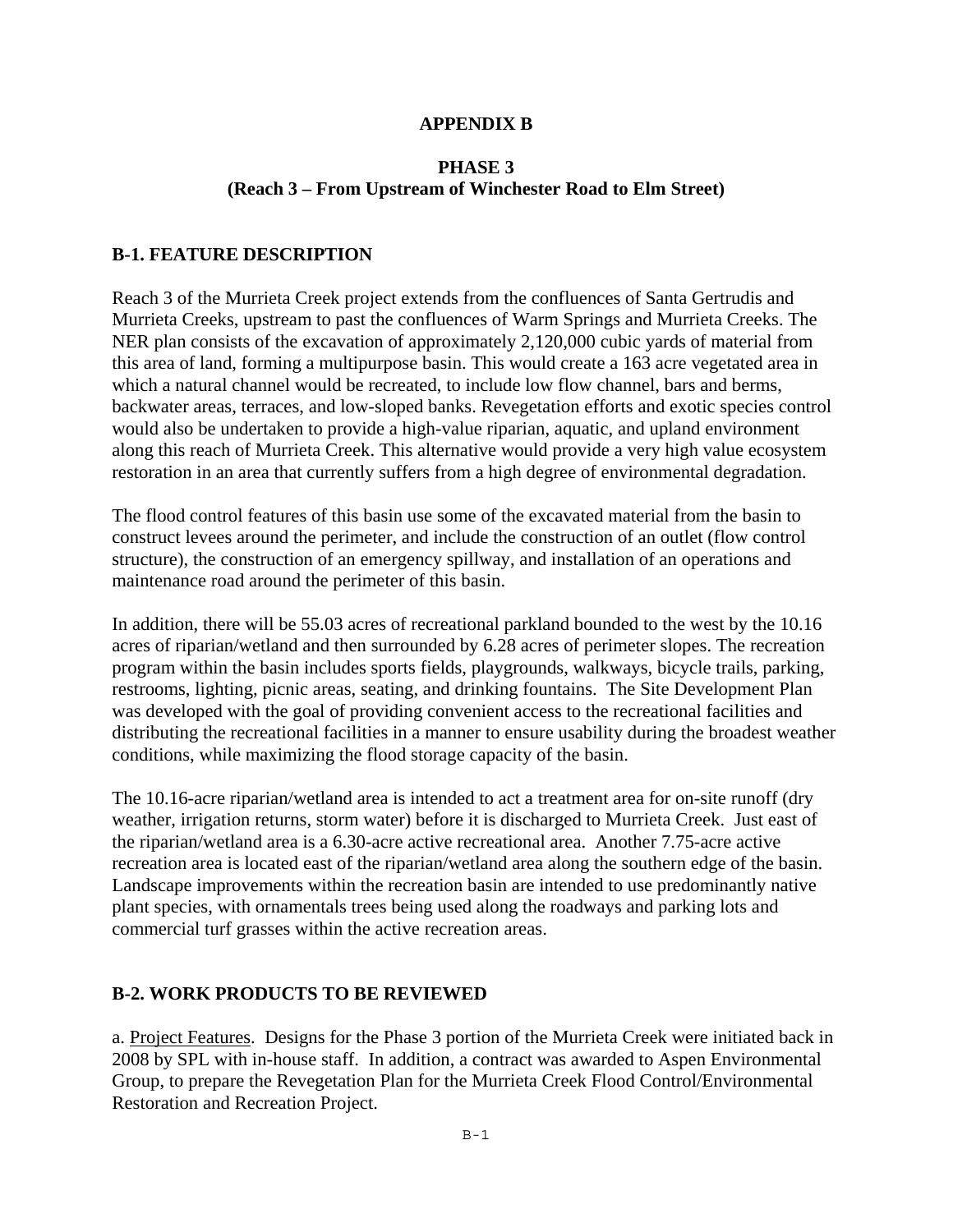b. Products for Review. District Quality Control activities for the Phase 3 Murrieta Creek features have been on-going. Because the design is in the final stages, this Review Plan proposes that only one additional review is required for the design products utilizing both the ATR and the IEPR. All three review teams will review the following:

- Phase 3 Murrieta Creek Design Documentation Report
- Phase 3 Murrieta Creek Plans & Specifications

c. Reference Materials. An electronic version of the following documents will be provided:

- Murrieta Creek Flood Control, Environmental Restoration, and Recreation Final Feasibility Report, dated September 2000
- Murrieta Creek Flood Control/Environmental Restoration and Recreation Project Revegetation Plan

## **B-3. SCOPE OF REVIEW**

a. District Quality Control. District Quality Control activities for the Phase 3 Murrieta Creek plans and specifications will consist of quality checks and reviews, supervisory reviews, Project Delivery Team (PDT) reviews, Local Sponsor review, and a BCOES Review as required by the ER 1110-1-12.

b. Agency Technical Review. Agency Technical Review (ATR) will examine the Phase 3 Murrieta Creek plans and specifications, focusing on compliance with established policy, principles and procedures using clearly justified and valid assumptions. It includes the verification of assumptions, methods, procedures, and material used in analyses based on the level of complexity of the analysis. The ATR should verify the alternatives evaluated, appropriateness of data used and level of data obtained, functionality of the project and verify the reasonableness of the results including whether the project meets the customer's needs consistent with law and existing policy and engineering and scientific principles. The ATR should also determine if the proposed alternative is feasible and will be safe, functional, constructible, and environmentally sustainable within the Federal interest, and whether the concepts and project costs are valid. The final review will confirm whether all relevant engineering and scientific disciplines have been effectively integrated and that the content is sufficiently complete for the current phase of the project.

c. Independent External Peer Review Type II (Safety Assurance Review). The Phase 3 Murrieta Creek shall undergo an IEPR for the Design and Construction Phases. During the Design Phase, key features and components to be evaluated/reviewed are the channel slopes, utility protections, RCB structural integrity, and road reconstruction. The panel will validate the state of the art approach being used to design and construct the system. In addition, the panel should focus on any unique features and changes from the assumptions made and conditions that were presented in the 2000 Murrieta Creek Final Feasibility Report. During the construction phase, the panel should verify assumptions made during the design are still valid through construction; and for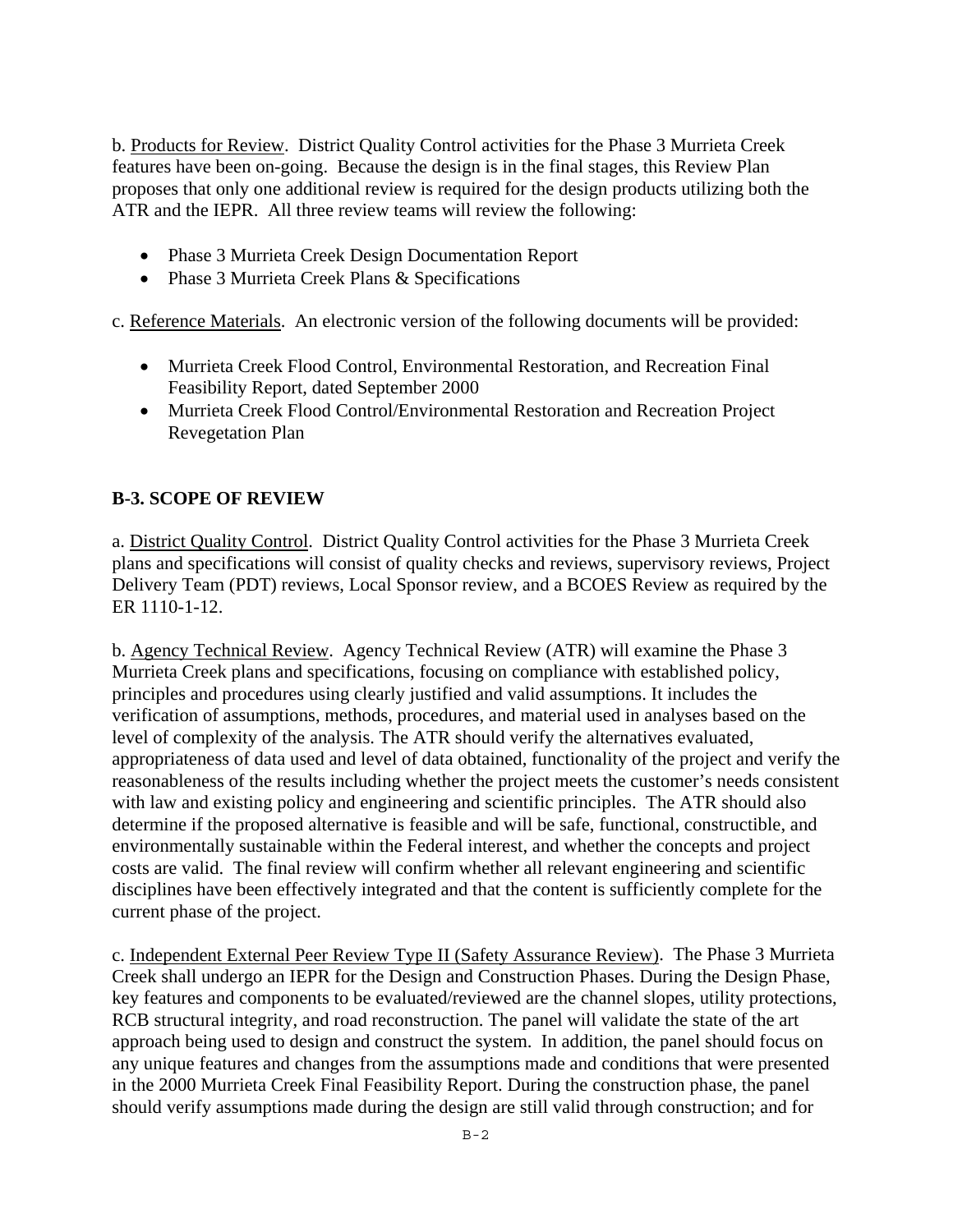the O&M manual, whether the requirements specified maintain the conditions anticipated for the project to function properly in the future.

During the Construction Phase, a site visit shall be scheduled for the reviewers to evaluate/review construction activities. The panel's visit to the construction site will be a 2-day trip to include the appropriate peer reviewers for the progress of construction to review critical construction operations. The visit should coincide with the midpoint of construction and shall terminate with an exit briefing, which will be scheduled by the Project Manager and will be conducted at the Resident Office. Each site visit shall be documented with a Field Visit Report. The Field Visit reports will include a check list, photographs and text summarizing observations and information noted during each site visit. The Field Visit Reports shall be included in the Construction Final Report as an appendix.

# **B-4. REVIEW SCHEDULE**

a. ATR Schedule.The ATR process for the Phase 3 Murrieta Creek will follow the following timeline. Actual dates may have to be adjusted once the period draws closer.

| Review Plan Approved by RMO (SPD)      | 7Nov12     |
|----------------------------------------|------------|
|                                        |            |
| Submittal of Final DDR                 | TBD        |
| District Quality Control Review of DDR |            |
| <b>ATR Review</b>                      |            |
| <b>ATR Complete Back Checking</b>      |            |
| <b>ATR Certification</b>               |            |
|                                        |            |
| Submittal of Final P&S Package         | <b>TBD</b> |
| <b>District Quality Control</b>        |            |
| ATR & BCOES Review                     |            |
| <b>ATR Complete Back Checking</b>      |            |
| <b>ATR Certification</b>               |            |
| <b>BCOES</b> Certification Complete    |            |
| <b>Advertise Construction Contract</b> |            |
| Open Bids                              |            |
| <b>Construction Contract Award</b>     |            |

b. ATR Funding. The current cost estimate for the review of the Phase 3 Murrieta Creek design materials is in the range of \$ 35,000 to \$50,000.

c. IEPR Type II (SAR) Schedule.The IEPR process will follow the following timeline. Actual dates may have to be adjusted once the period draws closer.

| Submittal of Final DDR              | TRD |
|-------------------------------------|-----|
| Type II IEPR Review                 |     |
| Type II IEPR Complete Back Checking |     |
| SPD Approval of SAR Responses       |     |
|                                     |     |
| Submittal of Final P&S Package      | TRD |
|                                     |     |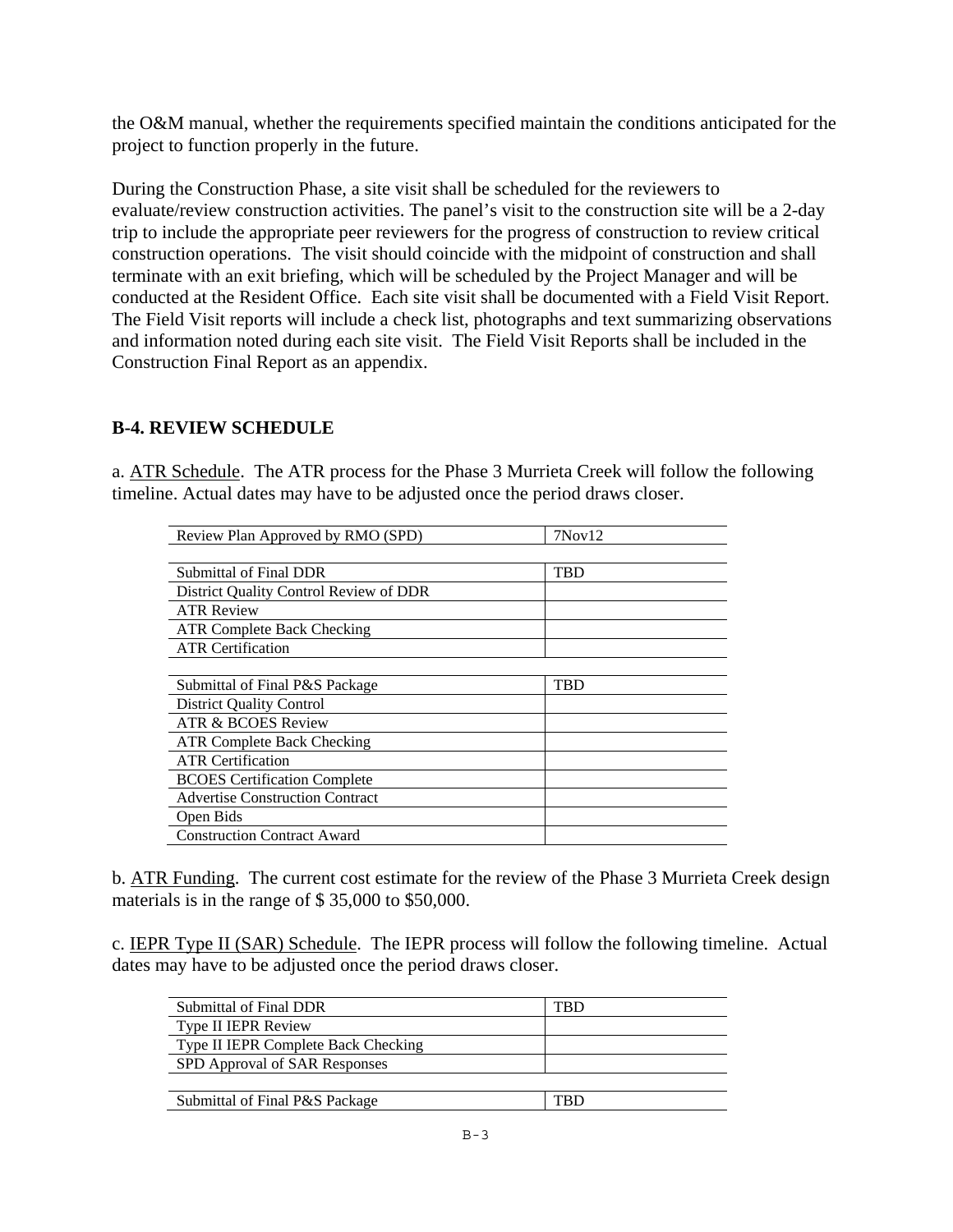| <b>Type II IEPR Review</b>          |  |
|-------------------------------------|--|
| Type II IEPR Complete Back Checking |  |
| SPD Approval of SAR Responses       |  |
| <b>Construction Contract Award</b>  |  |
| <b>Midpoint Construction</b>        |  |
| <b>Construction Completion</b>      |  |
| <b>IEPR Final Reports</b>           |  |
|                                     |  |

d. IEPR Funding . The RMC will identify someone independent from the PDT to scope the IEPR and develop an Independent Government Estimate. The Los Angeles District will provide funding to the IEPR panel and the RMC.

#### **B-5. REVIEW TEAM**

a. District Quality Control. Reference is made to the Murrieta Creek QMP that identifies the activities, roles and responsibilities for the DQC of the Phase 3 Murrieta Creek.

b. Agency Technical Review Team Qualifications. The ATR team for the Phase 3 Murrieta Creek should be comprised of the following disciplines:

Hydrology and Hydraulics. The team member should be a registered professional with 10 or more years experience in conducting and evaluating hydrologic and hydraulic analyses for flood risk management projects. The team member should be experienced performing hydrologic and hydraulic engineering studies and analysis of surface water, groundwater, meteorology, discharge frequency, sediment and debris production, water quality, and flood hydraulic studies of overflow, hydraulic design, and sediment transport. Experience with all aspects of hydraulic engineering including: hydraulic analyses and designs for spillways, outlets, stilling basins, approach channels, and diversion structures; water velocities, pressures, directions, trajectories, and erosion potential; and hydraulic modeling is desired. Active participation in related professional societies is encouraged.

Geotechnical Engineering. The team member should have 10 or more years experience in geotechnical engineering. Team member must demonstrate significant experience in the geotechnical aspects of analysis, design and construction of flood risk management structures including channels, floodwalls, and soil cement structures. Specific required design experience includes assessing soil properties, slope stability, seepage analysis, filter design, slope protection design, preparation of plans/specifications and instructions to field personnel. Required construction experience includes diversion and control of water, foundation treatment and improvement, compaction and moisture conditioning methods, evaluating QA/QC and record test data, and evaluating earthwork construction and differing site condition claims.

Environmental Specialist. The team member should have a solid background in the habitat types to be found in the arid southwestern United States and understand the factors that influence the reestablishment of native species of plants and animals. The team member also should have 10 or more years experience in NEPA compliance activities and preparation of Environmental Assessments and Environmental Impact statements for complex civil/site work projects.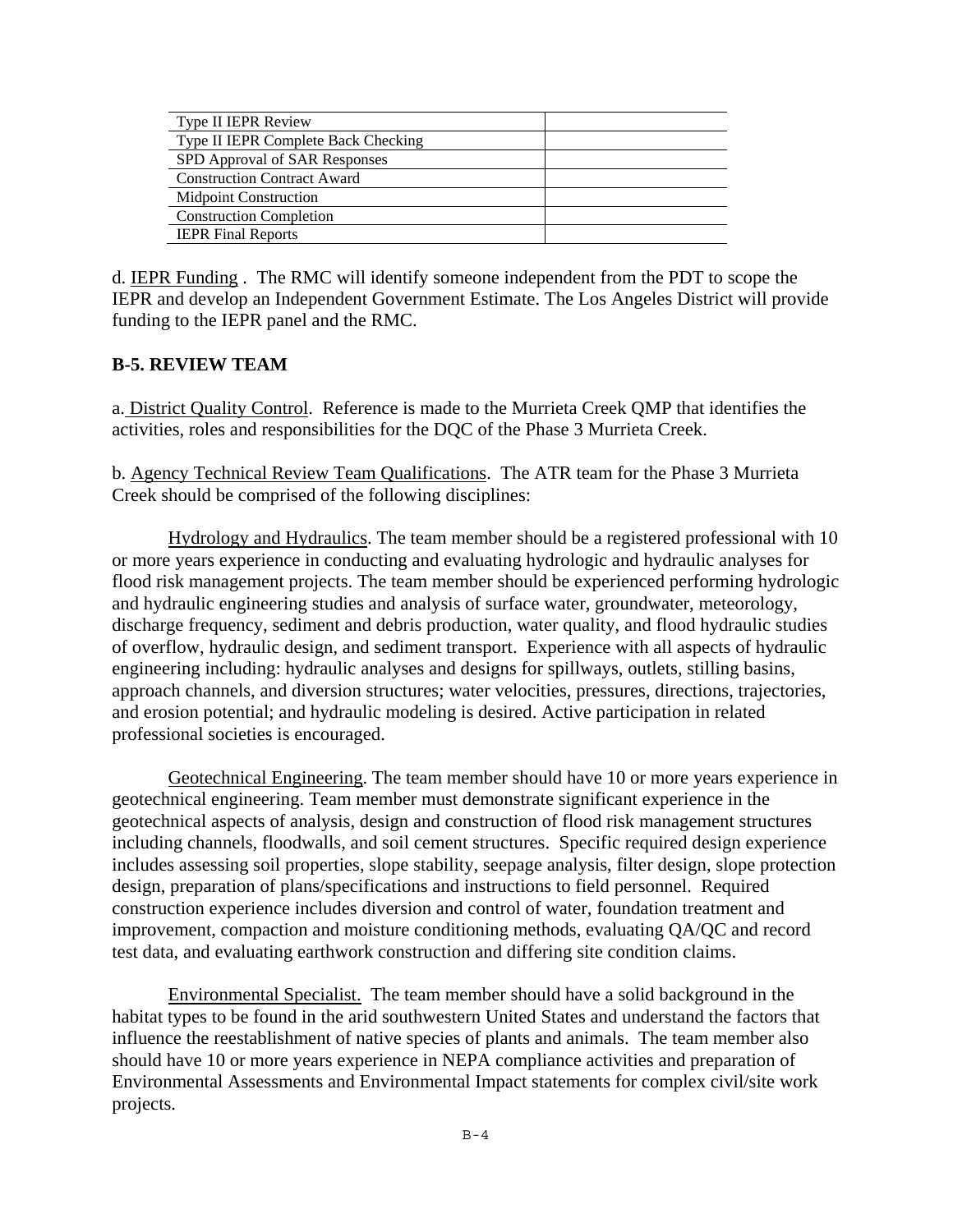Structural Engineering. The team member should be a registered professional with 10 or more years experience in structural engineering. Experience needs to include design and evaluations of large complex hydraulic structures associated with flood risk management projects, including gravity walls, culverts, and shoring. Experience with state road and bridge standards as well as practical knowledge of construction methods and techniques as it relates to structural portions of projects is encouraged.

Civil Engineering. The team member should have 10 or more years experience with large scale civil/site work projects to include levee systems, floodwalls, roads and highways, relocations, paving and drainage, and be knowledgeable in the art of science Ecosystem Restoration Projects such as design of channels, detention ponds, and site layout.

Landscape Architect. The team member should have 10 or more years experience in the habit types to be found in the southwestern United States and understand the factors that influence the reestablishment of native species of plants.

ATR Team Leader. The ATR Team Leader should have 10 or more years experience with Civil Works Projects, preferably on environmental restoration projects, also capable of performing ATR Team Lead duties on complex civil works projects.

c. IEPR Type II (SAR) Panel Qualifications. The IEPR panel should be comprised of members with the following expertise:

Hydrology and Hydraulics (H&H) Panel Member. The H&H Panel Member should be a registered professional from academia, a public agency, or an Architect-Engineer or consulting firm with 15 or more years experience in conducting and evaluating hydrologic and hydraulic analyses for flood risk management projects. The Panel Member should be experienced in Flood Damage Reduction Projects, including large earth-fill, rock-fill, concrete or combination dams or systems of dams with their many hydraulic appurtenances such as gated and un-gated spillways, stilling basins, outlet works, control gates and valves, power intake structures, tunnels, conduits and approach and diversion channels and appurtenant control structures; and/or Local Flood Damage Reduction Projects including levees; floodwalls; gravity outlet and gate closure structures; pumping stations; detention basins; storm drainage structures; lined and unlined flood control channels and improvement structures. Active participation in related professional societies is encouraged.

Geotechnical Engineering Panel Member. The Geotechnical Engineering Panel Member should be a registered professional from academia, a public agency, or an Architect-Engineer or consulting firm with 20 years or more experience in the design and construction of geotechnical features for critical flood risk management infrastructure and dam safety evaluations. The panel member should be a recognized expert in the geotechnical analysis and design of earthen dams and floodwalls, have experience in preparation of contract specifications, and demonstrate significant experience in the construction and safety evaluation of earthen dams.

Structural Engineering Panel Member. Structural Engineer should be a registered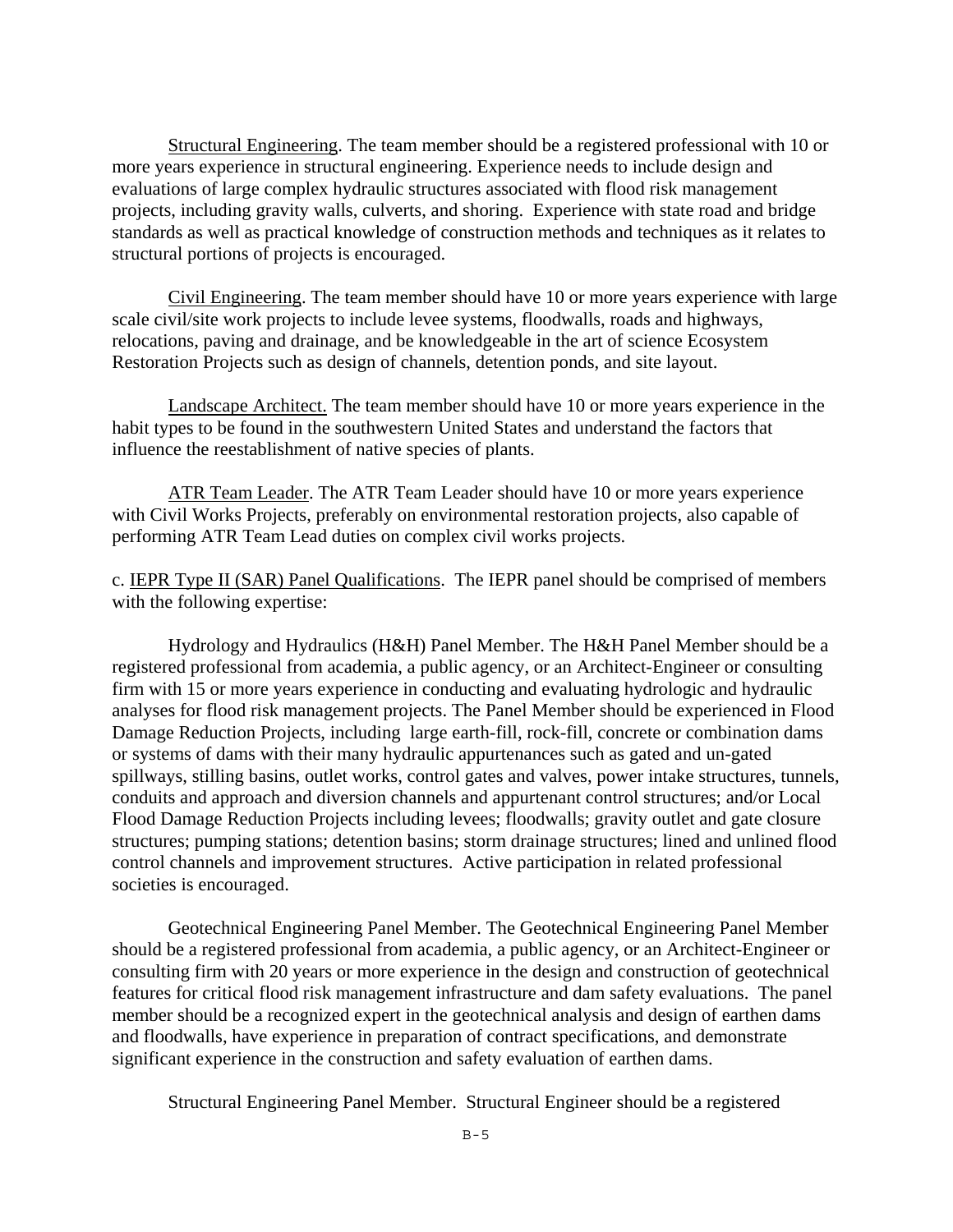professional from academia, a public agency, or an Architect-Engineer or consulting firm with extensive experience in design of hydraulic structures for large and complex civil works projects including floodwalls and drainage features, etc.. Designs may involve unusual stresses because of size and shape, loading conditions resulting from unbalanced earth pressures, settlement and creeping of earth fills.

Civil Engineering Panel Member. The Civil Engineer should be a registered professional from academia, a public agency, or an Architect-Engineer or consulting firm with extensive experience in design of major flood control structures including earthen dams, levees, guide dikes and channels. Experience utilizing riprap protection, soil cement or concrete in design of levees, guide dikes and channels for large civil works projects is required. Practical knowledge of construction methods and techniques as it relates to these types of projects including earthwork, erosion control, hydraulic structures, interior drainage, site grading, roadwork, and concrete work is encouraged.

d. Review Team Roster. The Review Team Roster for the Phase 3 Murrieta Creek will include the following representatives:

| Discipline/Role                        | Name                | Agency/Office      | Phone No.        |
|----------------------------------------|---------------------|--------------------|------------------|
| <b>SPL District PCT Leads include:</b> |                     |                    |                  |
| Project Team Leader                    | Jose Rocha          | <b>CESPL-ED-DB</b> | $(213)$ 452-3661 |
| <b>SPL Project Manager</b>             | Paul Underwood      | CESPL-PM-I         | $(213)$ 452-4004 |
| <b>Structural Engineer</b>             | Nirav Patel         | <b>CESPL-ED-DS</b> | $(213)$ 452-3746 |
| Geotechnical Engineer                  | Doug Chitwood       | <b>CESPL-ED-GD</b> | $(213)$ 452-3586 |
| <b>Materials Engineer</b>              | Francis Omoregie    | <b>CESPL-ED-GI</b> | $(213)$ 452-3599 |
| Geologist                              | Mark Mclarty        | CESPL-ED-GG        | $(213)$ 452-3577 |
| <b>Hydraulic Engineer</b>              | <b>Mylene Perry</b> | <b>CESPL-ED-HH</b> | $(213)$ 452-3557 |
| Cost Engineer                          | Alejandro Hernandez | <b>CESPL-ED-DS</b> | $(213)$ 452-3737 |
| Landscape Architect                    | Sandra Willis       | <b>CESPL-ED-DA</b> | $(213)$ 452-3638 |
| Environmental                          | Erin Jones          | <b>CESPL-PD-RL</b> | $(213)$ 452-3863 |
|                                        |                     |                    |                  |

| <b>ATR Team includes:</b>       |  |  |
|---------------------------------|--|--|
| <b>ATR Team Leader</b>          |  |  |
| Civil Engineer                  |  |  |
| Geotechnical Engineer           |  |  |
| <b>Hydraulic Engineer</b>       |  |  |
| <b>Structural Engineer</b>      |  |  |
| <b>Environmental Specialist</b> |  |  |
|                                 |  |  |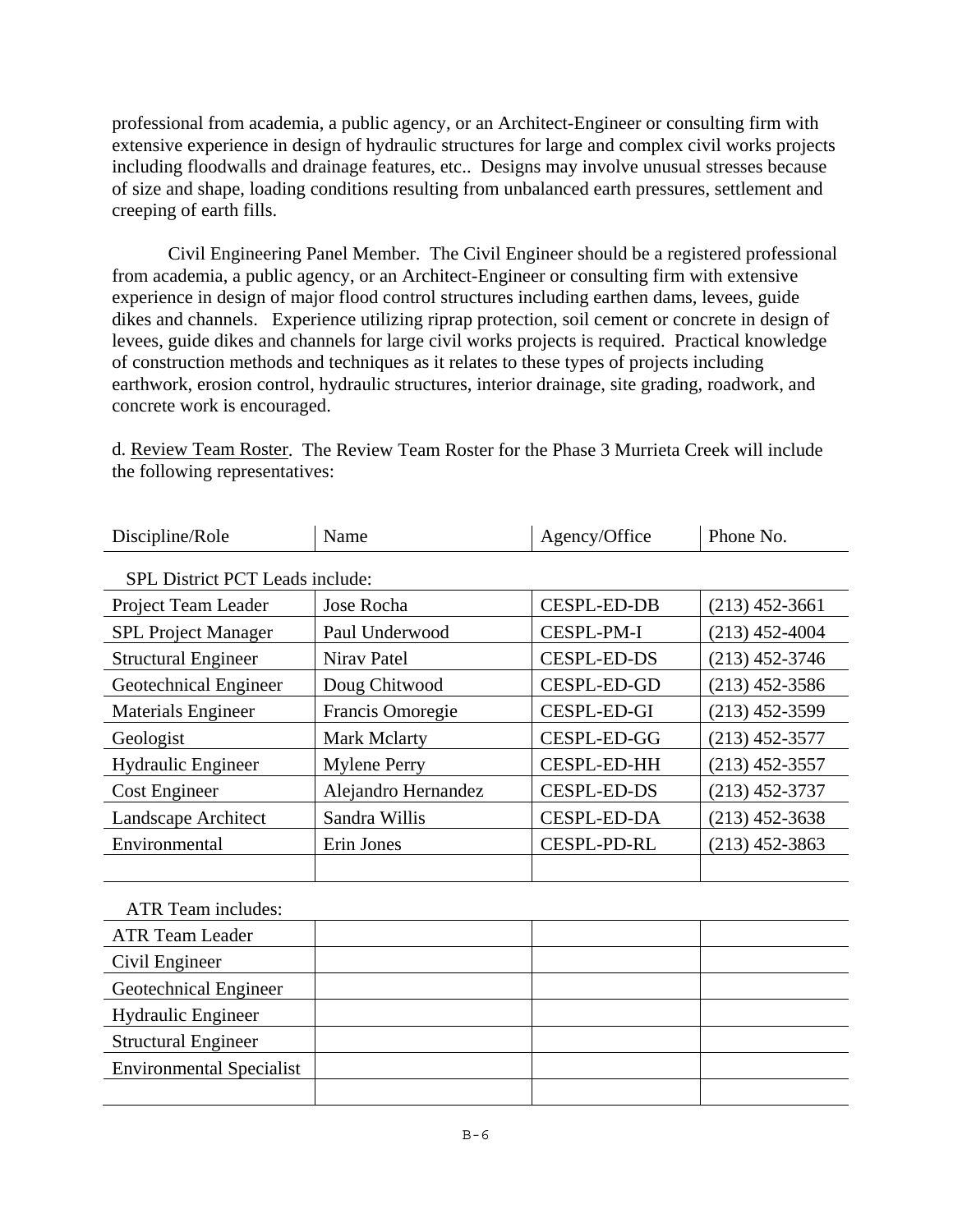IEPR Type II (SAR) Panel includes:

| <b>Hydraulic Engineer</b>  |  |  |
|----------------------------|--|--|
| Geotechnical Engineer      |  |  |
| <b>Structural Engineer</b> |  |  |
| Civil Engineer             |  |  |
|                            |  |  |

\* \* \*